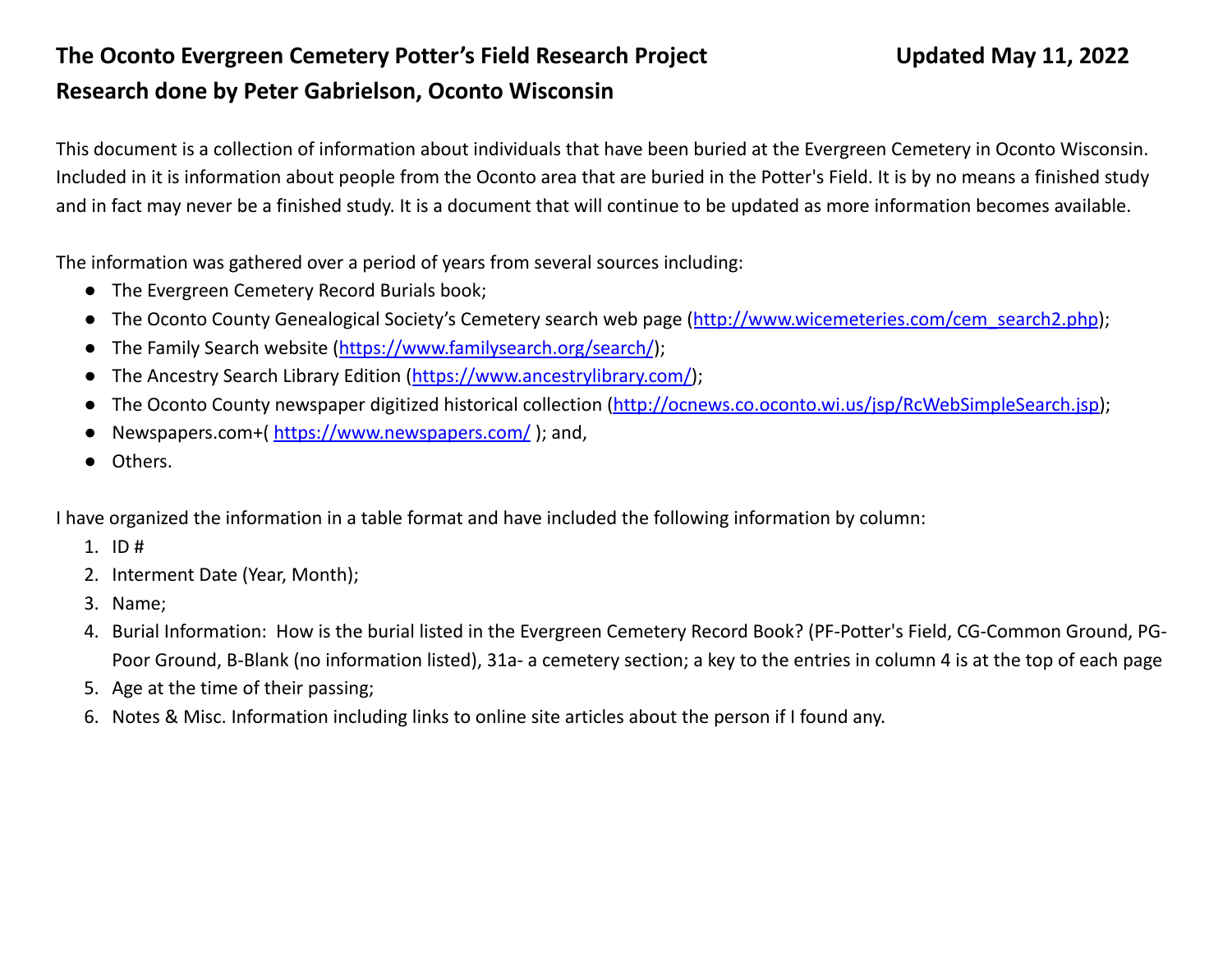## **Final Notes and Comments:**

Note 1- I entered the information in the section titled *"Research Notes & Misc ''* a I was doing my research, thus a lot of it is in a note-taking type format and as a result is grammatically "rough". Some names are still recorded with no capital letters and abbreviations are used that might not make sense to everyone. However, I thought that it was time that I made this research available to the public in order that you can have access to so many of the life stories of the individuals I researched, most of whom are buried in our Potter's Fields.

Note 2- For many of these individuals, I was able to locate articles from the Oconto County newspaper digitized historical collection (<http://ocnews.co.oconto.wi.us/jsp/RcWebSimpleSearch.jsp>) that referenced them. Many of these articles were fascinating and they added a lot of "life" to the story of these individuals and their families. In each case, I copied the link to these articles and included it in the "*Research Notes & Misc.*" column of the table. In most cases I noted the page number on which the article can be found to make it easier to find, however I may have missed a couple; so, if you do open a link in which I have not identified the page number, you should still be able to find the specific article by using the search function (orange magnifying glass) at the top of the page. I was also able to locate information in articles from the Newspapers.com Publisher edition. That information should be viewable as a "clipping" if you click on the link that is shown.

Note 3- There is a key at the top of the page some information about whether or not burial information is included in the cemetery records book. *KEY: B-blank i.e. no information recorded as to burial location; PF- Potters field; NPF- north Potters field; SPF- South Potters field; PG- poor ground; CG- common ground; BE- buried elsewhere; M- no information in the Cemetery records but information is located in our other media (e.g. newspaper); numbers such as 31a, 48, 53, 20 and L19B31 are all sections in the cemetery (e.g. Sof48 means buried south of section 48)*

This has been a labor of love for me and I hope that it provides you with information, inspiration and appreciation for the great individuals and families from all walks of life that have made this community and our country what it is for all of us.

Thanks, Pete Gabrielson Oconto, Wisconsin

\*\*\*REMINDER, AS I SAID ABOVE, I AM STILL IN THE PROCESS OF REFINING MY RESEARCH SO THIS DOCUMENT WILL CONTINUE TO BE UPDATED AS I CONTINUE **MY WORK. PLEASE FEEL FREE TO CONTACT ME IF YOU HAVE QUESTIONS, COMMENTS OR CORRECTIONS. THANKS**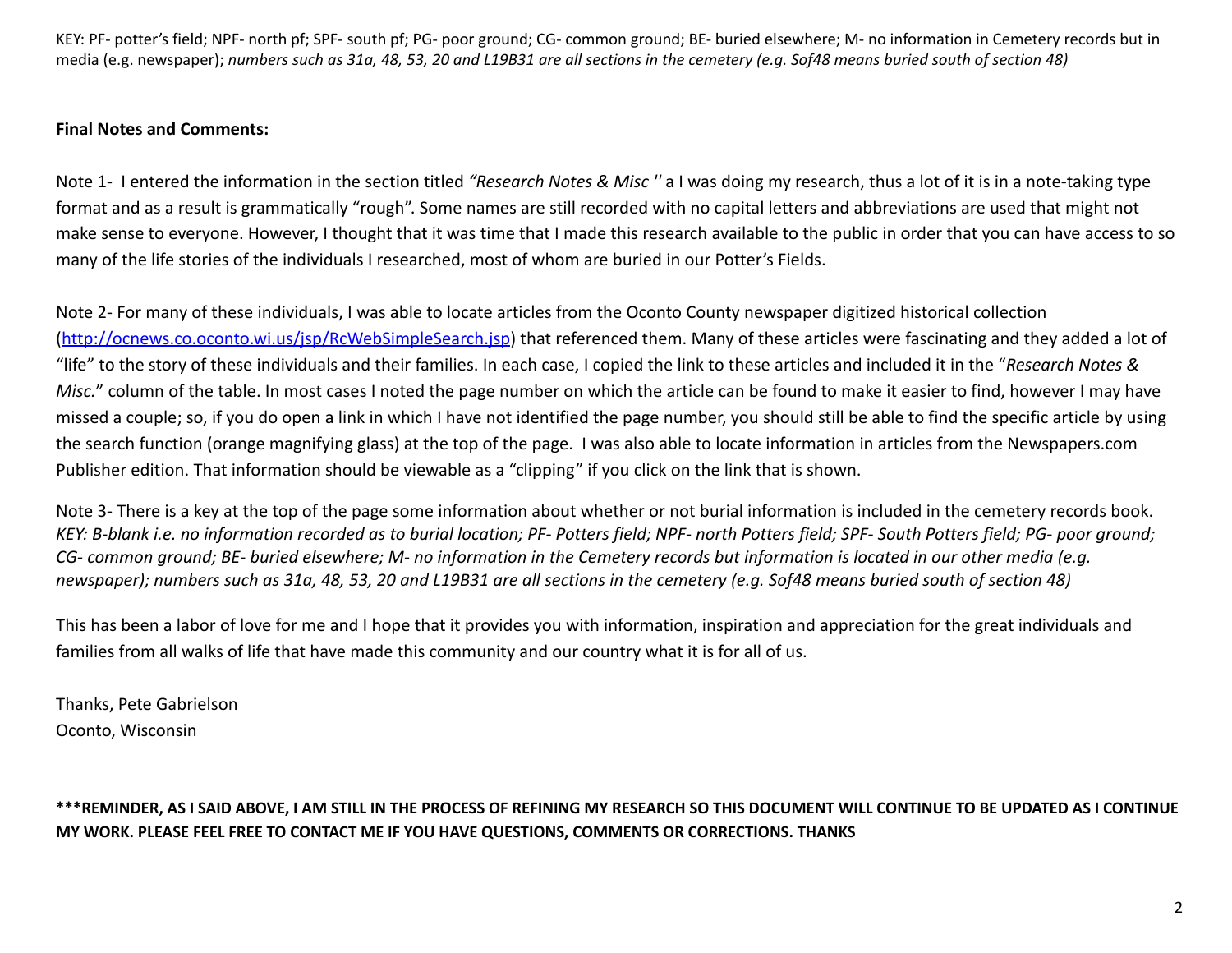|    | THIS DOCUMENT INCLUDES INFORMATION ABOUT 287 INDIVIDUALS, 1857-PRESENT, |                               |               |       |                                                                                                                                                                                                                                                                                                                                                                                                                                                                                                                                                                                                                                                                                                                                                                                                                                                                                                                                                                                                                                                                                                                                                                                                                          |  |  |  |  |
|----|-------------------------------------------------------------------------|-------------------------------|---------------|-------|--------------------------------------------------------------------------------------------------------------------------------------------------------------------------------------------------------------------------------------------------------------------------------------------------------------------------------------------------------------------------------------------------------------------------------------------------------------------------------------------------------------------------------------------------------------------------------------------------------------------------------------------------------------------------------------------------------------------------------------------------------------------------------------------------------------------------------------------------------------------------------------------------------------------------------------------------------------------------------------------------------------------------------------------------------------------------------------------------------------------------------------------------------------------------------------------------------------------------|--|--|--|--|
|    |                                                                         |                               |               |       | WHOSE NAMES WILL BE INCLUDED ON THE EVERGEREEN CEMETERY POTTER'S FIELD MEMORIAL PLAZA.                                                                                                                                                                                                                                                                                                                                                                                                                                                                                                                                                                                                                                                                                                                                                                                                                                                                                                                                                                                                                                                                                                                                   |  |  |  |  |
|    | <b>Interment</b>                                                        | <b>Name</b>                   | <b>Burial</b> | Age   | <b>Research Notes &amp; Misc</b>                                                                                                                                                                                                                                                                                                                                                                                                                                                                                                                                                                                                                                                                                                                                                                                                                                                                                                                                                                                                                                                                                                                                                                                         |  |  |  |  |
|    |                                                                         |                               | Info          |       |                                                                                                                                                                                                                                                                                                                                                                                                                                                                                                                                                                                                                                                                                                                                                                                                                                                                                                                                                                                                                                                                                                                                                                                                                          |  |  |  |  |
| 1. | 1857                                                                    | Christopher Beyer             | M             | 40's? | Father of George and Libby Beyer; Christoph (Christopher) and George came to America in<br>1855; George was left in the employ of a cigar maker in Milwaukee and Christopher went on<br>to Oconto where he found a job in the Jones mill. After he had saved a little money he sent<br>back to Germany for his wife Catherine (Katrina) and daughter Elizabeth (Libby). Catherine<br>and daughter Libby (Elizabeth); arrived in Baltimore in Sep of 1855 and traveled to<br>Milwaukee. In 1857 they joined Christopher in Oconto. Christoph died penniless in 1857 and<br>George had to take on employment to support his mother and sister. His mother Katarina<br>(Catherine) died the very next year in 1858. Both are buried in unknown graves. George (14)<br>and Elizabeth (12) had to fend for themselves. They both grew to be well-known and<br>well-respected members of the community. George became a very successful businessman<br>and very wealthy; he was known as the "Vanderbilt of Oconto" and Libby was a respected<br>school teacher for many years.<br>https://www.google.com/books/edition/Wisconsin/PibesPyspbYC?hl=en&gbpv=1&dq=%22<br>christopher+beyer%22+oconto&pg=PA429&printsec=frontcover |  |  |  |  |
| 2. | 1858                                                                    | Catherine Beyer               | M             | 40    | Mother of George and Libby Beyer; see details above; immigration record for Catherine and<br>Elizabeth;<br>https://search.ancestrylibrary.com/cgi-bin/sse.dll?indiv=1&dbid=8679&h=1416203&tid=&p<br>id=&queryId=8ad1a6a0da28b0a29be6214e1fca43c6&usePUB=true&_phsrc=Xtw11&_phstart<br>=successSource                                                                                                                                                                                                                                                                                                                                                                                                                                                                                                                                                                                                                                                                                                                                                                                                                                                                                                                     |  |  |  |  |
| 3. | 1859-09                                                                 | Unknown Man<br>Drowned        | M             |       | not in book or web, but in newspaper; E Hart was paid \$15 by County to bury a drowned man;<br>http://ocnews.co.oconto.wi.us/jsp/RcWebImageViewer.jsp?doc_id=e7a98d0b-47e8-4e89-8d<br>b2-ddabd75063b3/wiotdoc0/20160519/00000002 p2                                                                                                                                                                                                                                                                                                                                                                                                                                                                                                                                                                                                                                                                                                                                                                                                                                                                                                                                                                                      |  |  |  |  |
| 4. | 1860-07                                                                 | Adelaide Beckwith             | $\mathbf{B}$  | 5     | "Child of R Beckwith" in our book; 1860 CENSUS INFO; "7/17/1860 Adelaide Beckwith age 5,<br>daughter of Reuben and Lucy Beckwith died the 15 <sup>th</sup> of June from convulsions, sick for 4<br>days"; Reuben painter; real estate value \$500/\$15,500 today and personal \$400/\$12,400<br>today; east ward Oconto; no other Beckwith burials recorded; 1870 census living in Chicago;<br><b>ANCESTRY INFO:</b><br>https://www.ancestrylibrary.com/family-tree/person/tree/56819582/person/1600834625<br>51/facts                                                                                                                                                                                                                                                                                                                                                                                                                                                                                                                                                                                                                                                                                                   |  |  |  |  |
| 5. | 1867-11                                                                 | <b>Engelbret Engelbretson</b> | $\, {\bf B}$  | 38    | 11-12-1867; Norway Europe; No info; census or other                                                                                                                                                                                                                                                                                                                                                                                                                                                                                                                                                                                                                                                                                                                                                                                                                                                                                                                                                                                                                                                                                                                                                                      |  |  |  |  |
| 6. | 1867-11                                                                 | Anna Johnson                  | $\mathbf B$   | 15    | 11-18-1867; No other info?                                                                                                                                                                                                                                                                                                                                                                                                                                                                                                                                                                                                                                                                                                                                                                                                                                                                                                                                                                                                                                                                                                                                                                                               |  |  |  |  |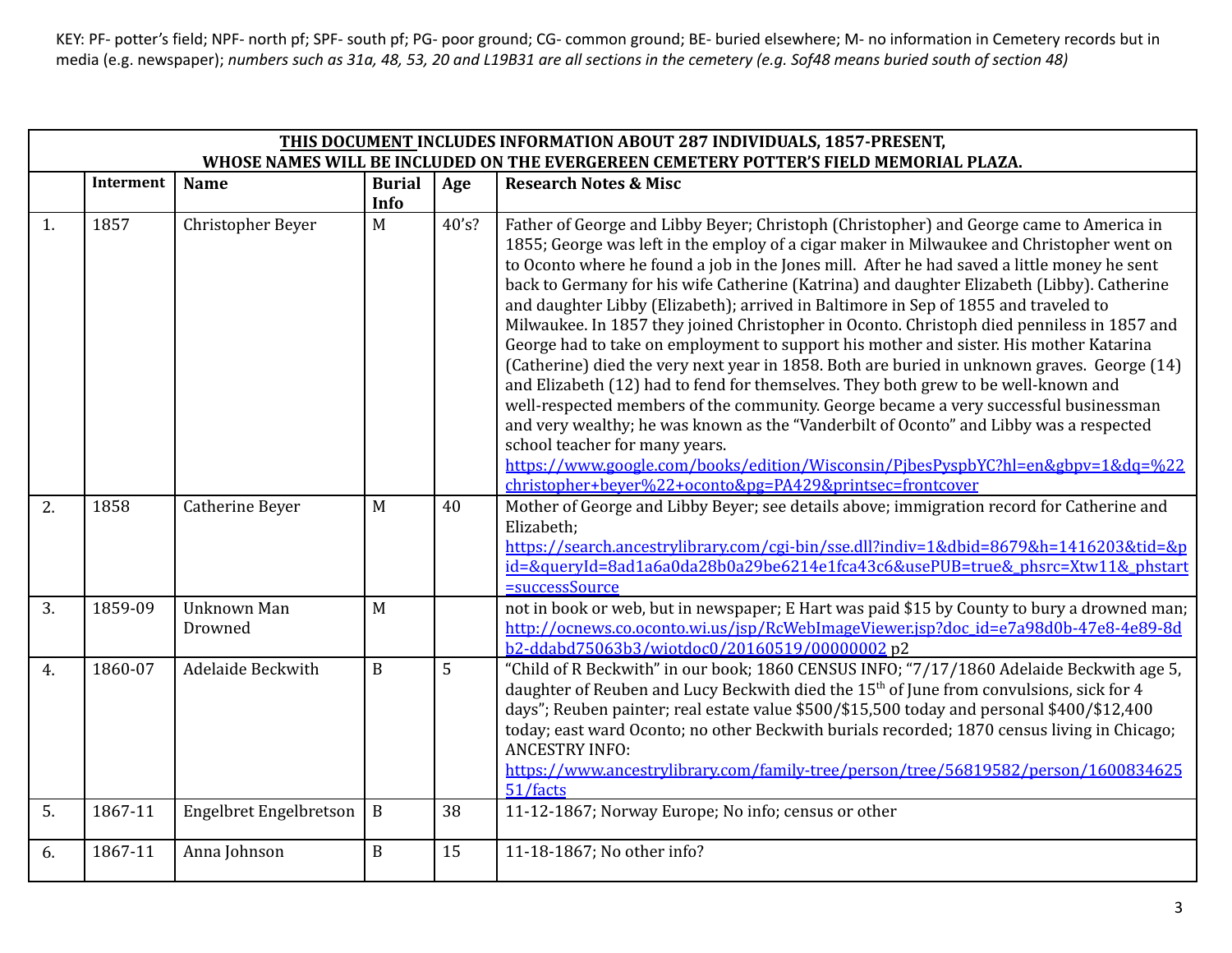| $\overline{7}$ . | 1868-03 | Mary Ann Barrington       | $\, {\bf B}$ | 23                      | 3-7-1868; Ireland, wife of William (An Oconto resident who fought for the Confederacy during<br>the Civil War. See the link below; the story is FASCINATING!; The following information was<br>discovered by Kitty Werner in May, 2021. "I just saw family trees with a daughter born on<br>March 3, 1868 to William and Mary Ann. She must have died in childbirth." Also, "I am<br>proofreading the OCHS newsletter and was interested in the picture of the stone you included.<br>Beckwith and Barrington are two names I have come across in the Civil War records I am<br>trying to reconcile. That led me to look up Mary Ann Barrington and finding a Find-A-Grave<br>memorial for her here (from the OCGS Cemetery Index of sexton records) and one for a grave<br>in Waupaca. The one in Waupaca was linked to her husband's which has a long article about<br>him joining the Confederate army. At the end it says he, William, and his brother, Richard,<br>moved from Oconto to Waupaca. It makes me wonder if the two graves are for the same<br>woman. Take a look and see what you think."<br>Mary Ann Barrington https://www.findagrave.com/memorial/109905472<br>William Henry Barrington https://www.findagrave.com/memorial/64457630 |
|------------------|---------|---------------------------|--------------|-------------------------|----------------------------------------------------------------------------------------------------------------------------------------------------------------------------------------------------------------------------------------------------------------------------------------------------------------------------------------------------------------------------------------------------------------------------------------------------------------------------------------------------------------------------------------------------------------------------------------------------------------------------------------------------------------------------------------------------------------------------------------------------------------------------------------------------------------------------------------------------------------------------------------------------------------------------------------------------------------------------------------------------------------------------------------------------------------------------------------------------------------------------------------------------------------------------------------------------------------------------------------------------------|
| 8.               | 1868-05 | Amanda Bentz              | $\mathbf B$  | 10 <sub>d</sub>         | 5-27-1868; 10 days old; several Carl Bentz family members are buried in w1/2L2B2 but no<br>way to know which Bentz family she was from. Probably not this one; Carl Bentz<br>information included below in the next section                                                                                                                                                                                                                                                                                                                                                                                                                                                                                                                                                                                                                                                                                                                                                                                                                                                                                                                                                                                                                              |
| 9.               | 1868-08 | <b>Elizabeth Percy</b>    | $\mathbf B$  | $\overline{\mathbf{?}}$ | Aug. 16, 1868; Consumption                                                                                                                                                                                                                                                                                                                                                                                                                                                                                                                                                                                                                                                                                                                                                                                                                                                                                                                                                                                                                                                                                                                                                                                                                               |
| 10.              | 1868-09 | Oscar Leander<br>Peterson | $\mathbf B$  | 11 <sub>m</sub>         | 9/18/1868; no other info???                                                                                                                                                                                                                                                                                                                                                                                                                                                                                                                                                                                                                                                                                                                                                                                                                                                                                                                                                                                                                                                                                                                                                                                                                              |
| 11.              | 1868-09 | John Claupen              | $\, {\bf B}$ | 24                      | ???                                                                                                                                                                                                                                                                                                                                                                                                                                                                                                                                                                                                                                                                                                                                                                                                                                                                                                                                                                                                                                                                                                                                                                                                                                                      |
| 12.              | 1868-10 | Albert W Isaac            | $\, {\bf B}$ | 18 <sub>m</sub>         | Isaac, Albert M.; Oct. 27, 1868; 1870 census, No Isaac families listed, Gabriel McIsaac family is<br>the closest                                                                                                                                                                                                                                                                                                                                                                                                                                                                                                                                                                                                                                                                                                                                                                                                                                                                                                                                                                                                                                                                                                                                         |
| 13.              | 1869-01 | Katie Littlefield         | $\, {\bf B}$ | 18 <sub>m</sub><br>19d  | Scarlet fever & diphtheria; Littlefield, Katie A.; Jan. 26, 1869; 1860 census- SS (Samuell S?) and<br>Catherine (Couillard?) Littlefield farmers Value of real estate \$75; \$2,300 in today's money;<br>Town of Oconto; probably parents                                                                                                                                                                                                                                                                                                                                                                                                                                                                                                                                                                                                                                                                                                                                                                                                                                                                                                                                                                                                                |
| 14.              | 1869-01 | Millie P Huntley          | $\, {\bf B}$ | 8                       | Huntley, Millie P. Jan. 25, 1869; scarlet fever and diphtheria; Huntley, John F. 50, died Nov. 02,<br>1870 E1/2 L7B1; ??related,                                                                                                                                                                                                                                                                                                                                                                                                                                                                                                                                                                                                                                                                                                                                                                                                                                                                                                                                                                                                                                                                                                                         |
| 15.              | 1869-08 | Ed Johnson                | $\, {\bf B}$ | 22                      | Johnson, Ed; Aug. 31, 1869                                                                                                                                                                                                                                                                                                                                                                                                                                                                                                                                                                                                                                                                                                                                                                                                                                                                                                                                                                                                                                                                                                                                                                                                                               |
| 16.              | 1869-11 | McIsaac Infant            | $\mathbf B$  | 24d                     | 11/9/1869; Infant daughter of Gabriel McIsaac; 1870 census- Gabriel and Ann McIsaac and 6<br>kids living in Oconto east ward, carpenter; 1880 census, G and A and 2 kids living in<br>Menominee, mi; no other family buried here                                                                                                                                                                                                                                                                                                                                                                                                                                                                                                                                                                                                                                                                                                                                                                                                                                                                                                                                                                                                                         |
| 17.              | 1870-01 | Lydia Labbe'              | $\, {\bf B}$ | 4m                      | Died 1-12-1870; William Labbe', 10 m old, son of Joseph and Mary Labbe', died 3/18/1881<br>buried in L13B4; brother? Same family? Probably so?; Lydia and Louise may be there also?;<br>joseph Labbe' fire 4-11-1874<br>http://ocnews.co.oconto.wi.us/jsp/RcWebImageViewer.jsp?doc_id=556c1824-d181-4652-b4                                                                                                                                                                                                                                                                                                                                                                                                                                                                                                                                                                                                                                                                                                                                                                                                                                                                                                                                              |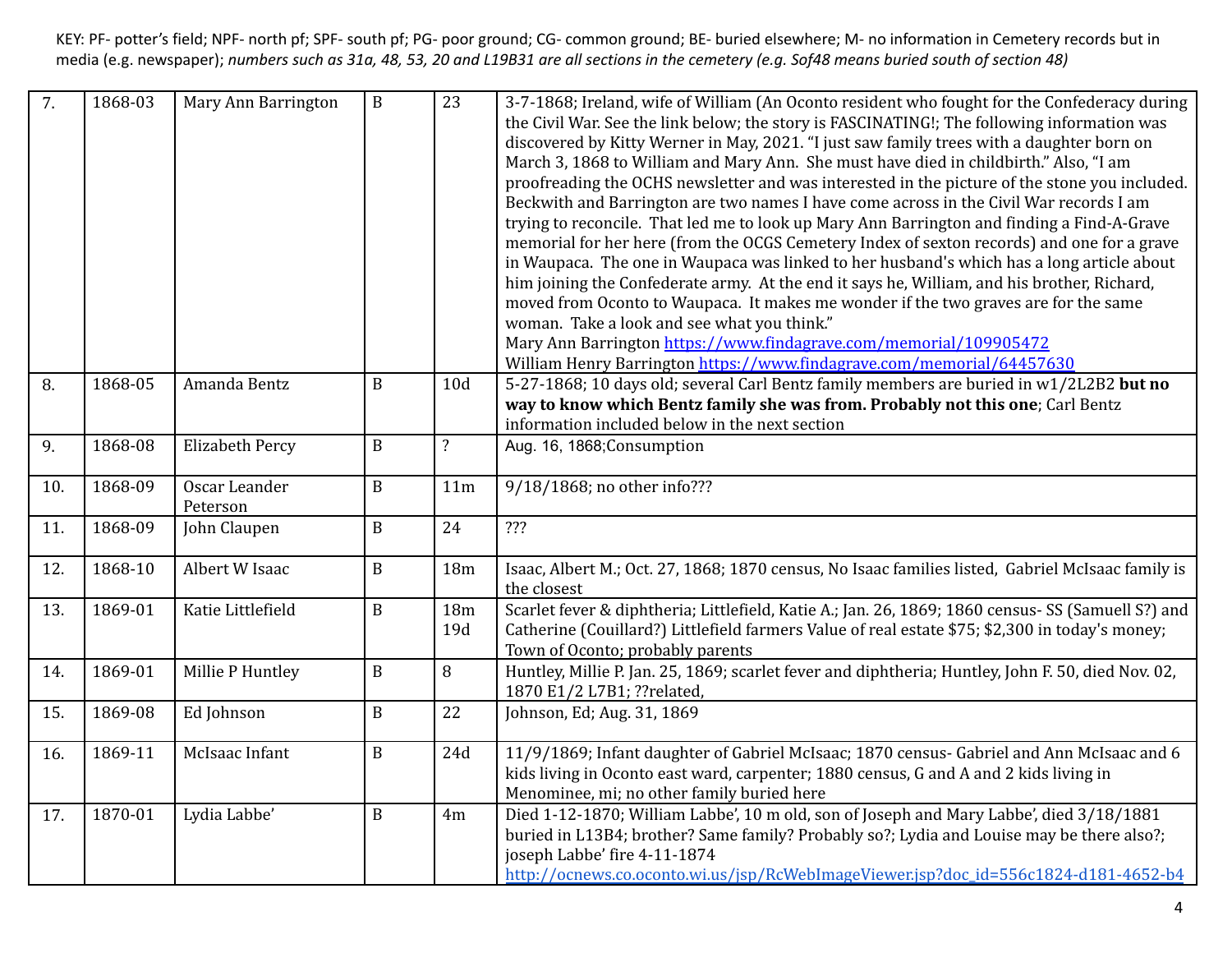|     |         |                      |              |                 | 2c-e19c7901a65c/wiotdoc0/20150215/00000023 p6; house for sale 4-8-1882                                                                                                                                                                                                                                                                                                                                                                                                                                                                                                                                                                                                                                                                                                                                                                                                                                                                              |
|-----|---------|----------------------|--------------|-----------------|-----------------------------------------------------------------------------------------------------------------------------------------------------------------------------------------------------------------------------------------------------------------------------------------------------------------------------------------------------------------------------------------------------------------------------------------------------------------------------------------------------------------------------------------------------------------------------------------------------------------------------------------------------------------------------------------------------------------------------------------------------------------------------------------------------------------------------------------------------------------------------------------------------------------------------------------------------|
|     |         |                      |              |                 | http://ocnews.co.oconto.wi.us/jsp/RcWebImageViewer.jsp?doc_id=6a53abdd-c4ba-4da3-80                                                                                                                                                                                                                                                                                                                                                                                                                                                                                                                                                                                                                                                                                                                                                                                                                                                                 |
|     |         |                      |              |                 | 89-2ff47aa857c0/wiotdoc0/20170424/00000064 p7; joseph Labbe died in Neuchatel                                                                                                                                                                                                                                                                                                                                                                                                                                                                                                                                                                                                                                                                                                                                                                                                                                                                       |
|     |         |                      |              |                 | Kansas10-22-1887                                                                                                                                                                                                                                                                                                                                                                                                                                                                                                                                                                                                                                                                                                                                                                                                                                                                                                                                    |
|     |         |                      |              |                 | http://ocnews.co.oconto.wi.us/jsp/RcWebImageViewer.jsp?doc_id=6a53abdd-c4ba-4da3-80                                                                                                                                                                                                                                                                                                                                                                                                                                                                                                                                                                                                                                                                                                                                                                                                                                                                 |
|     |         |                      |              |                 | 89-2ff47aa857c0/wiotdoc0/20170514/00000044 p1                                                                                                                                                                                                                                                                                                                                                                                                                                                                                                                                                                                                                                                                                                                                                                                                                                                                                                       |
| 18. | 1870-01 | Louise Labbe'        | $\mathbf B$  | $\overline{2}$  | Died 1-13-1870; ditto above;                                                                                                                                                                                                                                                                                                                                                                                                                                                                                                                                                                                                                                                                                                                                                                                                                                                                                                                        |
| 19. | 1870-03 | John Booth           | $\mathbf B$  | 38              | Mar. 08, 1870; ???? no info                                                                                                                                                                                                                                                                                                                                                                                                                                                                                                                                                                                                                                                                                                                                                                                                                                                                                                                         |
| 20. | 1870-05 | Elizabeth Long       | $\, {\bf B}$ | 18 <sub>m</sub> | May 06, 1870; ?? maybe this family-7/16/1870 census-Stiles laborer John 40 & Nancy 37<br>Long and 5 kids (15,12,11,5,2); real estate value \$200/ \$4000 today                                                                                                                                                                                                                                                                                                                                                                                                                                                                                                                                                                                                                                                                                                                                                                                      |
| 21. | 1870-07 | Ann Thomas           | $\mathbf B$  | 17m             | July 29, 1870; b. 2/1869?; 1870 census- a few Thomas families in Oconto                                                                                                                                                                                                                                                                                                                                                                                                                                                                                                                                                                                                                                                                                                                                                                                                                                                                             |
| 22. | 1871-09 | John McClean         | $\, {\bf B}$ | $35$ abt        | McLean, John; Sep. 03, 1871; a Tramp; found dead in Henry Brans haws? Hayloft; Georg's<br>McLean brother                                                                                                                                                                                                                                                                                                                                                                                                                                                                                                                                                                                                                                                                                                                                                                                                                                            |
| 23. | 1872-02 | James Babcock        | $\, {\bf B}$ | 29              | Feb. 21, 1872; smallpox; 1870 census- James 38 and Anna, Malvina 9, Martha 4, laborer \$500/<br>\$10,500 today; 1880 census Martha 14 living w/uncle Daniel O'Keefe; Martha married George<br>Morris in 1882, peter john more                                                                                                                                                                                                                                                                                                                                                                                                                                                                                                                                                                                                                                                                                                                       |
| 24. | 1872-04 | James A Tourtillott  | $\mathbf B$  | 8m              | 4-15-1872; 1870 census- the only Tourtillott in census was Eliza, hotelkeeper in Gillett, total<br>value \$1600/ \$31,500 today, widow age 33, 8 kids, 22,, 20, 18, 16, 14, 12, 10, 1 James)<br>husband James T died 2-5-1863 ("shot by Volk" in book; there was a Volk family in Oconto<br>county then; john and henry are both listed in the paper as in a court case on 5-22-1863 but<br>what happened? Can't find that info yet;<br>http://ocnews.co.oconto.wi.us/jsp/RcWebImageViewer.jsp?doc_id=e7a98d0b-47e8-4e89-8d<br>b2-ddabd75063b3/wiotdoc0/20151212/00000039 p1; state of WI vs henry and john Volk;<br>James T also buried in Evergreen L14B12; in our book but not listed on website?; son James A<br>died 6-10-1863 from wounds in civil war, (can't find him in civil war records, but a James a<br>Tourtillot's mother does apply for a pension on 9-12-1878; he is on the website as buried in<br>evergreen, but not in our book |
| 25. | 1872-04 | Laura Tourtillott    | $\mathbf B$  | 5w              | 4-16-1872; related to James A??? probably                                                                                                                                                                                                                                                                                                                                                                                                                                                                                                                                                                                                                                                                                                                                                                                                                                                                                                           |
| 26. | 1872-09 | Neils Engelbrietsen  | $\mathbf B$  | 27              | Engelbrietsen, Neils C.; Sep. 21, 1872; Neils is a Scandinavian name; can't find anything                                                                                                                                                                                                                                                                                                                                                                                                                                                                                                                                                                                                                                                                                                                                                                                                                                                           |
| 27. | 1872-09 | Catherine J McDonald | $\mathbf B$  | 7w              | McDonald, Catherine J.; Sep. 16, 1872; LOTS of McDonalds; no clue                                                                                                                                                                                                                                                                                                                                                                                                                                                                                                                                                                                                                                                                                                                                                                                                                                                                                   |
| 28. | 1873-04 | Eugene E Couillard   | $\, {\bf B}$ | 9               | Couillard, Eugene E.; Apr. 23, 1873; Town of Oconto; lots of Couillards, most in Town of<br>Oconto; can't find a Eugene                                                                                                                                                                                                                                                                                                                                                                                                                                                                                                                                                                                                                                                                                                                                                                                                                             |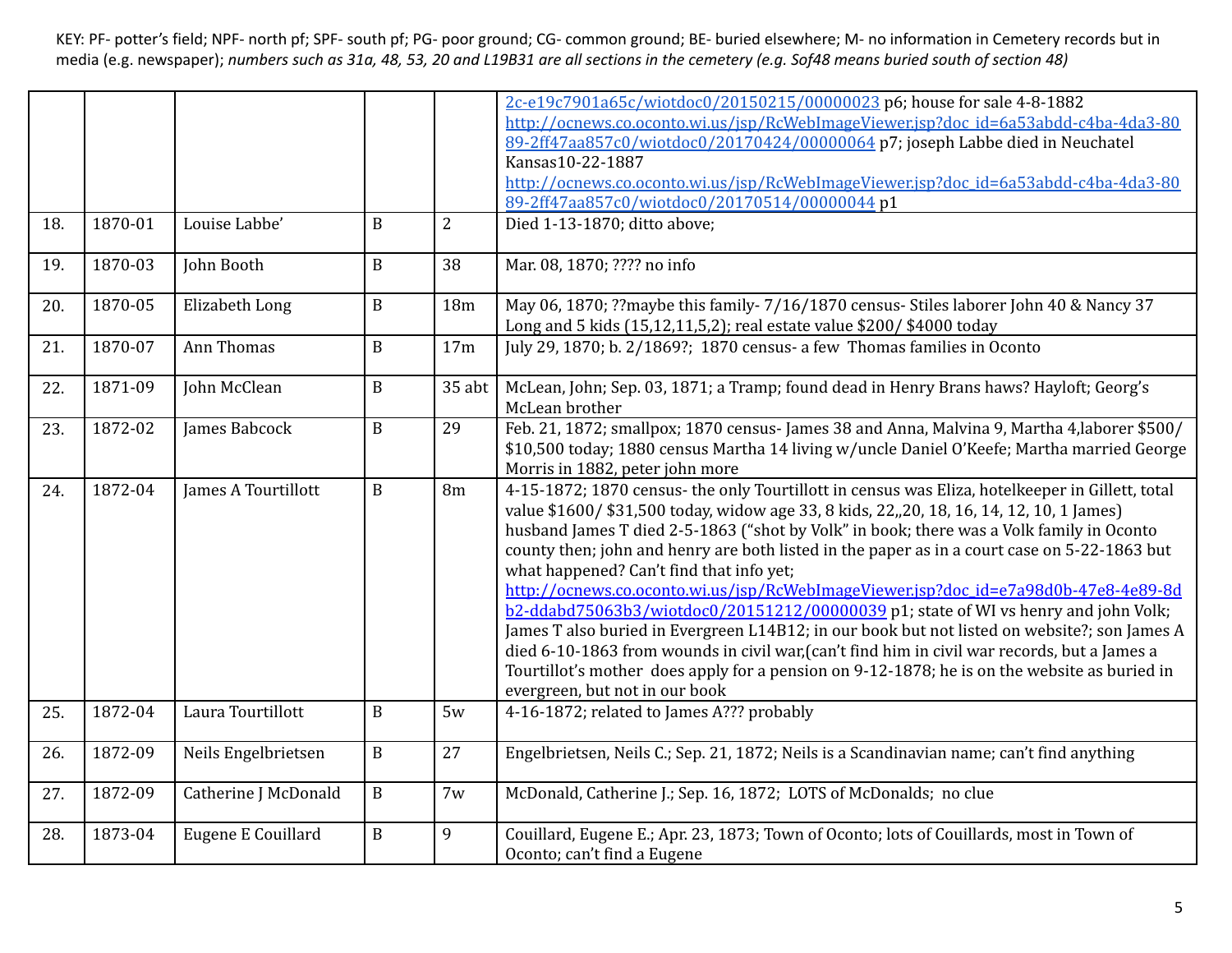| 29. | 1873-07 | Frederick Werner       | $\, {\bf B}$ | $\overline{\mathbf{?}}$ | Drowned at Brunquest mill; July 26, 1873; can't find any more                                                                                                                                                                                                                                                                                                                                                                                                                                                                                                                 |
|-----|---------|------------------------|--------------|-------------------------|-------------------------------------------------------------------------------------------------------------------------------------------------------------------------------------------------------------------------------------------------------------------------------------------------------------------------------------------------------------------------------------------------------------------------------------------------------------------------------------------------------------------------------------------------------------------------------|
| 30. | 1873-10 | John Arno              | $\mathbf{B}$ | 25                      | Oct. 10, 1873; can't find anything                                                                                                                                                                                                                                                                                                                                                                                                                                                                                                                                            |
| 31. | 1874-05 | Christian Rasmussen    | $\mathbf B$  | 25                      | Denmark or Norway; May 21, 1874; city of Oconto; there was a Chris Rasmussen in the 1880<br>census in Oconto but???                                                                                                                                                                                                                                                                                                                                                                                                                                                           |
| 32. | 1874-08 | Lina a Paulsen         | $\mathbf B$  | 22d                     | Paulsen, Lina A.; Aug. 13, 1874; city of Oconto; 1880 census- Paulson family living in Stiles,<br>Andrew and Mary and 5 kids; possible??                                                                                                                                                                                                                                                                                                                                                                                                                                      |
| 33. | 1874-09 | Peder M. Pedersen      | $\mathbf B$  | 11m<br>18d              | Sep. 18, 1874; Son of Mike (and Elizabeth (Johanna Marie Elizabeth) Pederson; he immigrated<br>in 1869 and moved to MN after being in Oconto; it looks like this little one is the only family<br>member buried here. I contacted a relative by Facebook tonight, 8/2/2020; never heard back<br>1/26/2021; https://www.helgesonfuneralhome.com/obituary/Donald-Landin; Peder was his<br>grandfather's brother; 2/2/2021                                                                                                                                                       |
| 34. | 1874-10 | Ada Jane Huston        | B            | 4m<br>18d               | Huston, Ada Jane; Oct. 09, 1874; Thoms & ? Huston; no info??; 1885 Wi census, Tom Hoosten                                                                                                                                                                                                                                                                                                                                                                                                                                                                                     |
| 35. | 1875-02 | James Kadlec           | $\mathbf B$  | 3m                      | Feb. 16, 1875; city of Oconto; maybe son of Vencil (23), (Wencil) and Dora (22)? Wencil (aka<br>James?) d.4-20-1909, suicide, sanity issues; we<br>http://ocnews.co.oconto.wi.us/jsp/RcWebImageViewer.jsp?doc_id=6a53abdd-c4ba-4da3-80<br>89-2ff47aa857c0/wiotdoc0/20190117/00000036 p1; Dora d.1941 and Joseph d.1899 (b<br>12/1875) buried s10R10; 1910 census, Dora and 3 kids, James 33, b.1877, Mary 22 and Anna<br>19, living on sugar bush road in little river; 1940 census Dora living w. Frank and Mary Dahnol<br>(daughter and son-in-law) in Little river         |
| 36. | 1875-03 | Martin Farguhar        | $\mathbf B$  | 21                      | Mar. 23, 1875, b. 1854?; other Farquhar's; Farquer, Margaret, d. July 23, 1863, Age 37 yrs. 5<br>mos 22 dy, Wife of James, childbirth S12R1, L9B19:; Farguhar, Charles 13, son of James and<br>Mary, L9B19 Apr. 26, 1872; Farquhar, James C. 14, d. May 06, 1869, son of James and mary<br>L9B19; Farquhar, MaryOct. 01, 1845-Feb. 25, 1925 (PG); Farquhar, James d. Sep. 09, 1907,<br>Sagola, MI, L9B19; Farquar, George, 1851-Mar. 10, 1923, Aged 72 Years (pg burial);                                                                                                     |
| 37. | 1875-07 | Rasmus Hanson,         | $\mathbf B$  | 24                      | Hanson, Rasmus; July 24, 1875; b.1851; Denmark; 1875 Wis. Census, R D Hansen household,<br>city of Oconto, 2 males, 3 females, same?;                                                                                                                                                                                                                                                                                                                                                                                                                                         |
| 38. | 1876-07 | <b>Howard Cummings</b> | $\mathbf B$  | 14m                     | Cummings, Howard, July 25, 1876;                                                                                                                                                                                                                                                                                                                                                                                                                                                                                                                                              |
| 39. | 1876-10 | <b>Dolly McGinnis</b>  | $\mathbf B$  | 2m                      | Oct. 18, 1876; 1870 census; John 37 & Fannie (Tannie?) 28 and Ella 1<br>McGinnis, Dolly<br>East Ward; 1880 census info- John 47 (farm laborer) & Prentice 37 (4 daughters, Eleanor 11,<br>Anna 7, Tressey 3 and Cora 8m) Maple Valley; also in 1880 John 27 (farmer) and Elizabeth<br>25, town of Oconto; also in March 1869, 3 children of a John & (?) McGinnis died of scarlet<br>fever (Mar 14 Charles A. 2y 10m; Mar 15 Edward A. 5y 5m; Mar 20 Frank H. 15m; all buried in<br>L13B12); are they related?? Maybe; two John McGinnis' are buried at the Catholic Cemetery |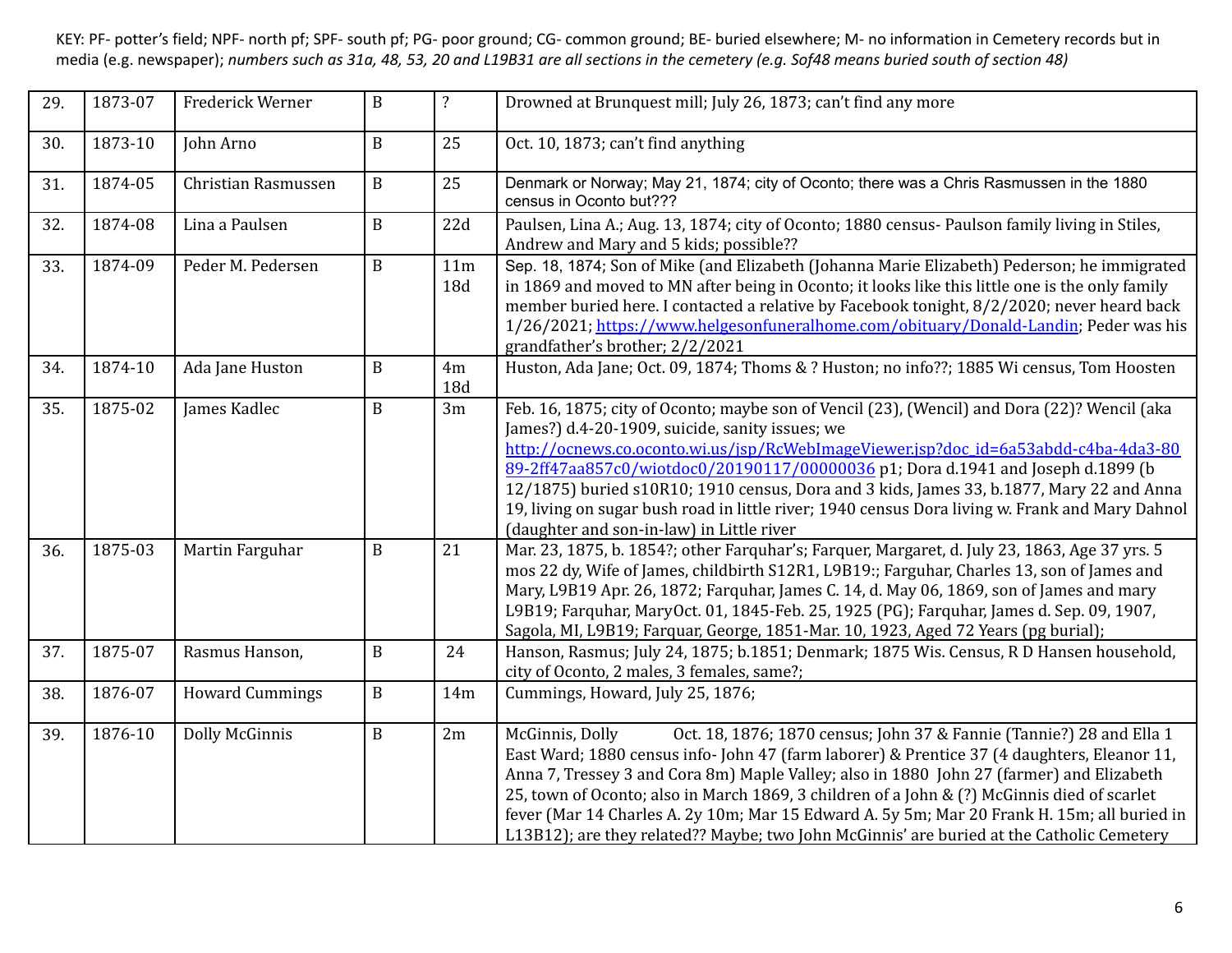| 40. | 1876-10 | <b>George Williams</b> | $\mathbf B$  | 19m             | Oct. 19, 1876; next closest Williams burial in evergreen is 1900 Jerusha); a George E Williams b.<br>1827 and d. Mar. 16, 1903 is buried there. Wife Jerusha is also buried there May 28, 1900 possibly<br>parents, possibly not                                                                                                                                           |
|-----|---------|------------------------|--------------|-----------------|----------------------------------------------------------------------------------------------------------------------------------------------------------------------------------------------------------------------------------------------------------------------------------------------------------------------------------------------------------------------------|
| 41. | 1877-12 | Fred Erkland           | $\, {\bf B}$ | 50              | Dec. 03, 1877; Erkulang in Book? Erkuland on website?; Killed by an ox; news article-I'm pretty<br>sure this is him, "Fritz" killed by a horse at Spies mill on 12/1/1876; impaired by alcohol;<br>article                                                                                                                                                                 |
|     |         |                        |              |                 | http://ocnews.co.oconto.wi.us/jsp/RcWebImageViewer.jsp?doc_id=6a53abdd-c4ba-4da3-80<br>89-2ff47aa857c0/wiotdoc0/20170428/00000164 p3                                                                                                                                                                                                                                       |
| 42. | 1878-09 | Peter Larsen           | B            | 11.5m           | 9-13-1878; Not in web list; no info?                                                                                                                                                                                                                                                                                                                                       |
| 43. | 1879-8  | Nettie J Charles       | <b>SPF</b>   | 45              | Charles, Nettie J.; Aug. 10, 1879?; Wife of D. E. Charles; Suicide; news articles;<br>http://ocnews.co.oconto.wi.us/jsp/RcWebImageViewer.jsp?doc_id=6a53abdd-c4ba-4da3-80<br>89-2ff47aa857c0/wiotdoc0/20150614/00000082p3;<br>http://ocnews.co.oconto.wi.us/isp/RcWebImageViewer.jsp?doc_id=6a53abdd-c4ba-4da3-80<br>89-2ff47aa857c0/wiotdoc0/20150614/00000083 p1         |
| 44. | 1880-10 | <b>Edith MCcloskey</b> | <b>SPF</b>   | 4.5             | McCloskey, Edith; Oct. 30, 1880;Daughter of Josiah & Helen McCloskey; membranous croup;<br>http://ocnews.co.oconto.wi.us/jsp/RcWebImageViewer.jsp?doc_id=6a53abdd-c4ba-4da3-80<br>89-2ff47aa857c0%2fwiotdoc0%2f20150614%2f00000140 p1                                                                                                                                      |
| 45. | 1880-11 | Sadie McCloskey        | <b>SPF</b>   | $2y\,9m$        | McCloskey, Sadie; Nov. 01, 1880; Daughter of Josiah & Helen McCloskey; south ward; south<br>ward; membranous croup;<br>http://ocnews.co.oconto.wi.us/jsp/RcWebImageViewer.jsp?doc_id=6a53abdd-c4ba-4da3-80<br>89-2ff47aa857c0%2fwiotdoc0%2f20150614%2f00000140 p1                                                                                                          |
| 46. | 1880-11 | Hiram Joseph Dexter    | <b>SPF</b>   | 10 <sub>m</sub> | Son of David & Martha: Age 10 mos.;<br>Dexter, Hiram Joseph, Jan. 1880-Nov. 03, 1880;<br>North Ward; also David's hand badly lacerated on Nov. 13 <sup>th</sup> 1880; also lost a daughter Violet in<br>1885 & she is in the SPF;<br>http://ocnews.co.oconto.wi.us/jsp/RcWebImageViewer.jsp?doc_id=6a53abdd-c4ba-4da3-80<br>89-2ff47aa857c0/wiotdoc0/20150511/00000011 p5; |
| 47. | 1881-02 | Robert J Good          | $\mathbf B$  | 13m             | Feb. 07, 1881; son of Thomas and Hanna Good; They moved to Washington state before 1900;<br>Family tree located;<br>https://www.familysearch.org/tree/person/details/G4PT-Q6G?completedMergeDuplicateId=<br>GHKL-3K4; I contacted Mona Pezzi on the family search website on 2/5/2021                                                                                      |
| 48. | 1881-08 | Ole Arthur Fromble     | <b>SPF</b>   | 3 <sub>m</sub>  | Framble, Ole Arthur; Aug. 11, 1881                                                                                                                                                                                                                                                                                                                                         |
| 49. | 1882-08 | Anni E Lindstrom       | <b>SPF</b>   | 9 m             | Lindstram, Annie E.; Aug. 16, 1882; Potter's Field                                                                                                                                                                                                                                                                                                                         |
| 50. | 1882-12 | Ole Lindgren           | <b>SPF</b>   | 43              | Lindgren, Ole; Dec. 23, 1882; Killed by RR cars; 1880 census- wife Mary, lived in south ward,<br>worked in sawmill;<br>http://ocnews.co.oconto.wi.us/isp/RcWebImageViewer.isp?doc_id=ed950d16-710e-44bb-9c                                                                                                                                                                 |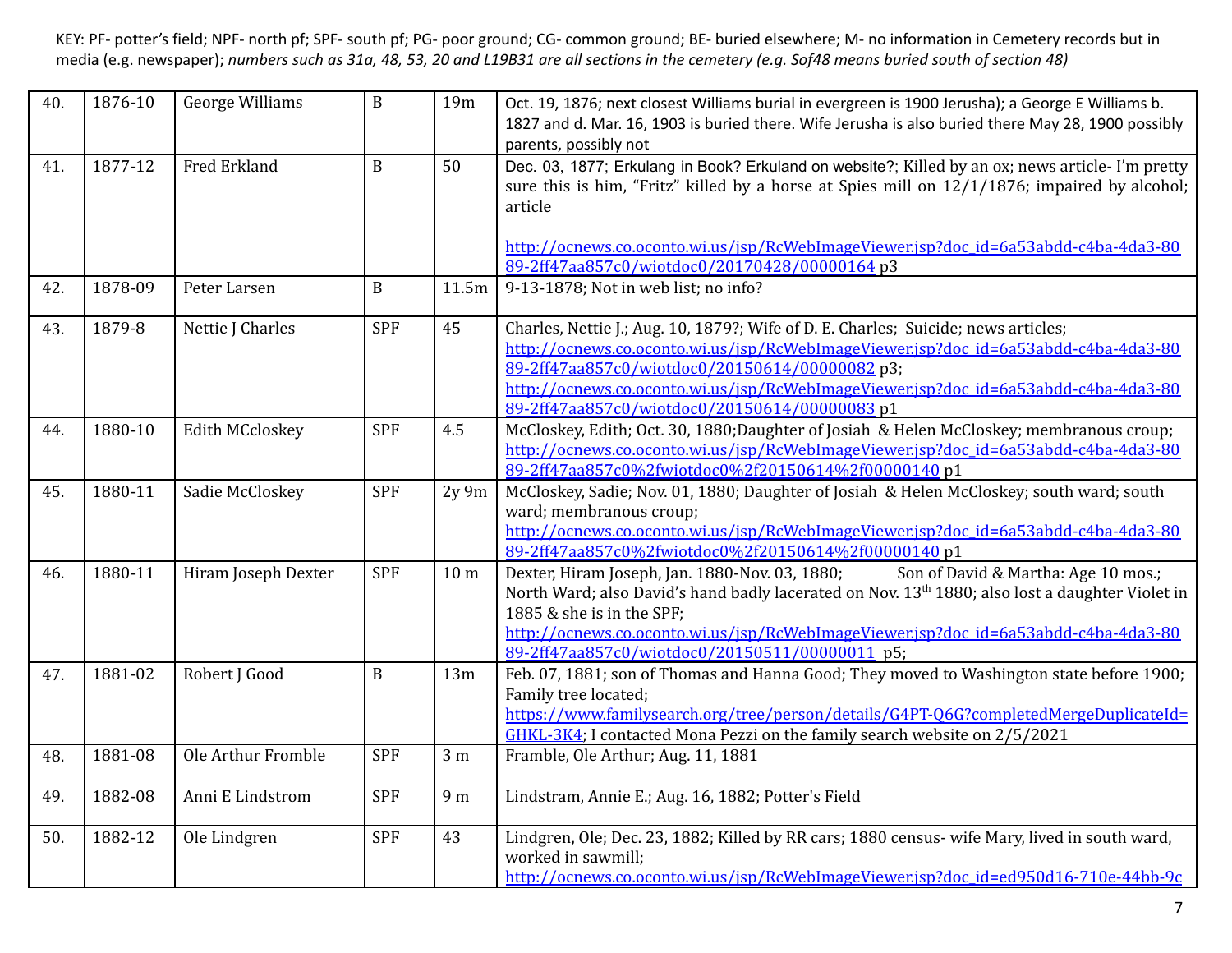|     |         |                          |            |       | 81-073695344e84/wiotdoc0/20150619/00000074 p1- long article, alcohol, left behind a          |
|-----|---------|--------------------------|------------|-------|----------------------------------------------------------------------------------------------|
|     |         |                          |            |       | wife Mary, who was/is destitute                                                              |
|     |         |                          |            |       | http://ocnews.co.oconto.wi.us/jsp/RcWebImageViewer.jsp?doc_id=6a53abdd-c4ba-4da3-80          |
|     |         |                          |            |       | 89-2ff47aa857c0%2fwiotdoc0%2f20170507%2f00000027 p8; second article drunk coming             |
|     |         |                          |            |       | home from Oconto to Little River                                                             |
| 51. | 1882-12 | Jacob Axel Lindberg      | <b>SPF</b> | 28    | Lindberg, Jacob Axel; Dec. 22, 1882;                                                         |
|     |         |                          |            |       | https://www.ancestrylibrary.com/search/?name=Jacob+Axel_Lindberg&event=_oconto-ocon          |
|     |         |                          |            |       | to-wisconsin-usa 54072 from Swedish emigration records- Name:Jakob A Lindberg' Birth         |
|     |         |                          |            |       | Year: abt 1854; Gender: Man (Male); Place of Origin: Gagnäs Dalarna Län, Sverige;            |
|     |         |                          |            |       | Destination: Oconto; Record Date: 3 nov 1882; Port of Departure: Göteborg; Database Name:    |
|     |         |                          |            |       | EmiHamn; Archive Call Number:21:651:6430; Principal Person:Lindberg Jakob A; looks like      |
|     |         |                          |            |       | he arrived 11/41882 and died on 12/22/1882?                                                  |
| 52. | 1883-01 | <b>Emmanuel Matteson</b> | <b>SPF</b> | 59    | Matteson, Emmanuel; Jan. 13, 1883; Suicide;                                                  |
|     |         |                          |            |       | http://ocnews.co.oconto.wi.us/jsp/RcWebImageViewer.jsp?doc_id=6a53abdd-c4ba-4da3-80          |
|     |         |                          |            |       | 89-2ff47aa857c0/wiotdoc0/20170507/00000030p5                                                 |
| 53. | 1883-05 | Mina Kurth               | <b>SPF</b> | 13 m  | Kurth, Minnie; Mar. 29, 1882-May 12, 1883; Daughter of Ewald & Bertha (buried in L14B27,     |
|     |         |                          |            |       | 1927 & 1929); 2 other daughters ages 3&5 died on Jan 9&12, 1889 of diphtheria 3 days apart,  |
|     |         |                          |            |       | also buried in L14B27)                                                                       |
| 54. | 1883-05 | Susan Lindgren           | <b>SPF</b> | 40    | May 23, 1883;1880 census- wife of John; 1880 census mother of Oscar 9, living in South Ward; |
|     |         |                          |            |       | not on website                                                                               |
| 55. | 1883-09 | Klaus Folmar             | $\bf{B}$   | 65    | Sep. 22, 1883;                                                                               |
|     |         |                          |            |       |                                                                                              |
| 56. | 1883-11 | <b>George Daniels</b>    | $\bf{B}$   | 35    | Daniels, George; 1848-Nov. 01, 1883; Age 35 years; B. 1848? 35 on web; About 25 in book;     |
|     |         |                          |            |       | Suicide by laudanum; 1883 news article; a troubled individual;                               |
|     |         |                          |            |       | http://ocnews.co.oconto.wi.us/jsp/RcWebImageViewer.jsp?doc_id=6a53abdd-c4ba-4da3-80          |
|     |         |                          |            |       | 89-2ff47aa857c0%2fwiotdoc0%2f20170507%2f00000070 p4;                                         |
|     |         |                          |            |       | also current web                                                                             |
|     |         |                          |            |       | https://www.livescience.com/60559-opioid-crisis-echoes-epidemic-of-1800s.html                |
| 57. | 1884-05 | Albert Grismer           | $\bf{B}$   | 4yr   | Grismer, Albert; May 05, 1884                                                                |
|     |         |                          |            | 7m    |                                                                                              |
| 58. | 1884-08 | Eudenni Bouleau          | <b>SPF</b> | 41    | Bouchow, Eudenni in book; Mar. 1884-Aug. 22, 1884? On website; Aug. 2, 1884? In book         |
|     |         |                          |            |       |                                                                                              |
| 59. | 1885-08 | <b>Violet Dexter</b>     | <b>SPF</b> | 2 y 7 | Dexter, Violet; Aug. 16, 1885; daughter of David & Martha                                    |
|     |         |                          |            | m     | http://ocnews.co.oconto.wi.us/jsp/RcWebImageViewer.jsp?doc_id=6a53abdd-c4ba-4da3-80          |
|     |         |                          |            |       | 89-2ff47aa857c0/wiotdoc0/20150511/00000011 p5; also lost a son in 1881 and he is in the      |
|     |         |                          |            |       | SPF;                                                                                         |
| 60. | 1885-08 | Harriet M Fry            | <b>SPF</b> | 4m    | Fry, Harriet M.; Aug. 17, 1885; child of John and Carrie Fry                                 |
|     |         |                          |            |       |                                                                                              |
|     |         |                          |            |       |                                                                                              |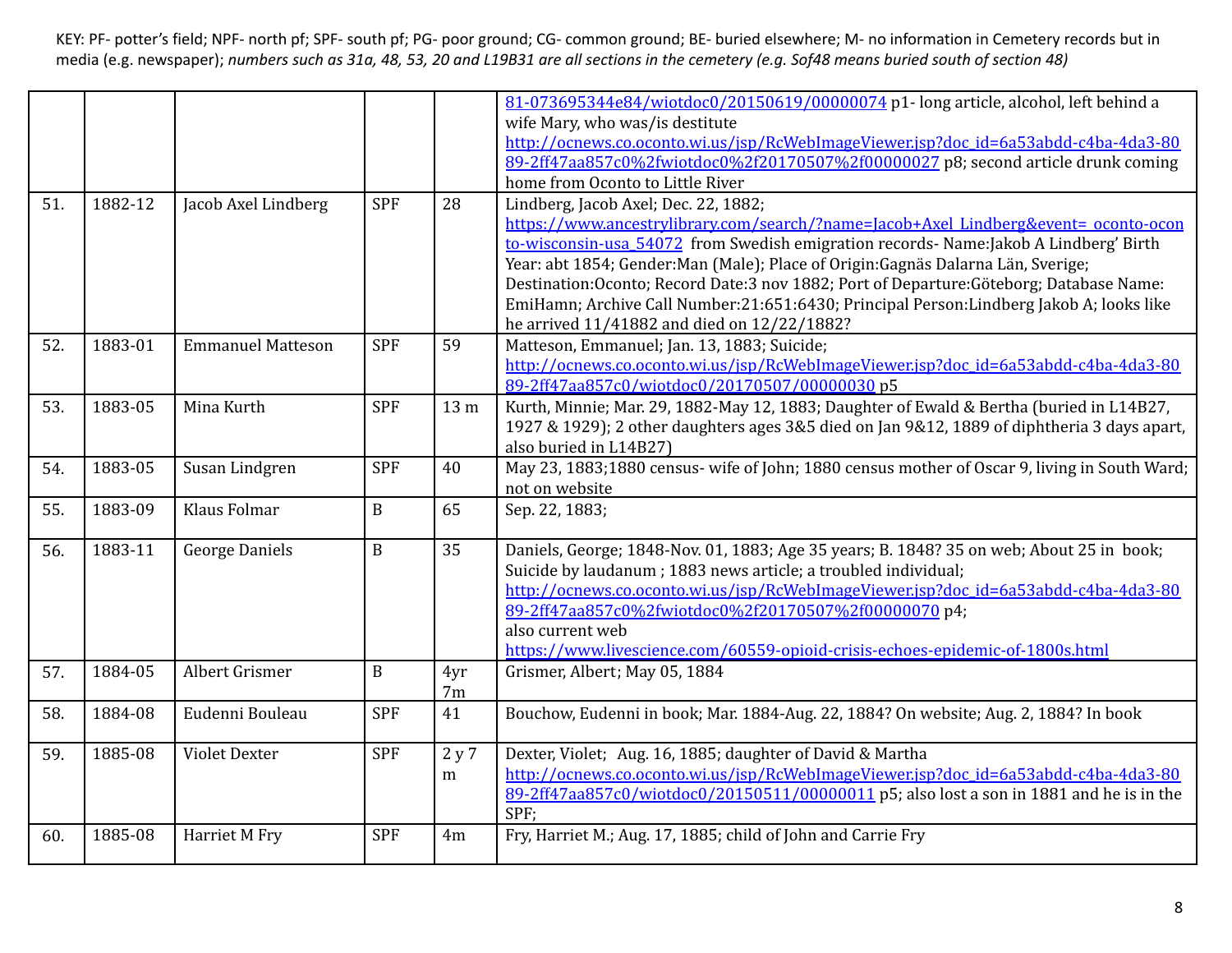| 61. | 1885-09 | Mary Ellen Petersen          | $\mathbf B$  | 13m                   | Sep. 08, 1885; city of Oconto; child of peter and ella petersen                                                                                                                                                                                                                                                                                                                                                                 |
|-----|---------|------------------------------|--------------|-----------------------|---------------------------------------------------------------------------------------------------------------------------------------------------------------------------------------------------------------------------------------------------------------------------------------------------------------------------------------------------------------------------------------------------------------------------------|
| 62. | 1885-12 | Ida Rosa                     | <b>NPF</b>   | 25                    | Dec. 30, 1885; Suicide by overdose of morphinse; North Potters Field                                                                                                                                                                                                                                                                                                                                                            |
| 63. | 1886-08 | John Hansen                  | PF           | 40                    | Aug. 06, 1886; Little river                                                                                                                                                                                                                                                                                                                                                                                                     |
| 64. | 1886-08 | Norman James                 | <b>NPF</b>   | 71                    | Jones, Norman; Aug. 29, 1886; Civil War : Potters field; North potters field; an "old settler" and<br>a "a county charge"<br>http://ocnews.co.oconto.wi.us/jsp/RcWebImageViewer.jsp?doc_id=6a53abdd-c4ba-4da3-80<br>89-2ff47aa857c0/wiotdoc0/20150511/00000062p1                                                                                                                                                                |
| 65. | 1886-10 | Sophia H. Christiansen       | $\mathbf B$  | 19                    | Oct. 17, 1886; Wife of Chris; Wife of Cris Christiansen (1880 census works in sawmill)                                                                                                                                                                                                                                                                                                                                          |
| 66. | 1886-12 | Skarda, Henry                | $\mathbf{B}$ | 80                    | 1806-Dec. 02, 1886; ??                                                                                                                                                                                                                                                                                                                                                                                                          |
| 67. | 1887-01 | Henry Harmsen                | <b>NP</b>    |                       | NOT IN BOOK OR WEB, BUT IN NEWSPAPER; Henry Harmsen "Lump"; d.1-7-1887; pauper;<br>does not say where interred;<br>http://ocnews.co.oconto.wi.us/jsp/RcWebImageViewer.jsp?doc_id=ed950d16-710e-44bb-9c<br>81-073695344e84/wiotdoc0/20160508/00000003 p5;                                                                                                                                                                        |
| 68. | 1888-06 | Frank Urbanek                | PF           | <b>11 wk</b>          | Apr. 1888-Oct. 05, 1888; Son of Joseph & Annie (buried in N1/2 L3B9); inflammation                                                                                                                                                                                                                                                                                                                                              |
| 69. | 1888-09 | <b>Robert Delmer Craig</b>   | <b>SPF</b>   | 3 <sub>m</sub><br>18d | 9/25/1888; Lung fever; South PF; son of James Craig*?? note a search of the 1900 Census in<br>the FamilySearch website for Oconto, Oconto, Wisconsin indicates that many names are<br>missing when you try to enter them in the search bar. They don't show up, even though they<br>are definitely included in the Oconto enumeration sheets. Ancestry.com does not have this<br>problem. James Craig and family is one example |
| 70. | 1889-02 | Joseph Mlnarik               | PF           | 3                     | 2/4/1889; Diphtheria; Son of Albert & Annie; PF; Mlnarik spelling? article thank you card<br>from Albert Mlnarik; p1<br>http://ocnews.co.oconto.wi.us/jsp/RcWebImageViewer.jsp?doc_id=6a53abdd-c4ba-4da3-80<br>89-2ff47aa857c0/wiotdoc0/20170930/00000067 p1;                                                                                                                                                                   |
| 71. | 1889-04 | Christian Waldimer<br>Hansen | PF           | 3d                    | 4/3/1889; Parents; Christian and Anna Hansen; PF                                                                                                                                                                                                                                                                                                                                                                                |
| 72. | 1889-05 | Nellie M. Cochran            | $\, {\bf B}$ | 56                    | Apr. 17, 1833-May 26, 1889; Wife of C.A. Cochrane: nee Libby Wife of C.A. Cochrane: nee Libby<br>newspaper article;<br>http://ocnews.co.oconto.wi.us/jsp/RcWebImageViewer.jsp?doc_id=6a53abdd-c4ba-4da3-80<br>89-2ff47aa857c0/wiotdoc0/20170426/00000050 p1                                                                                                                                                                     |
| 73. | 1889-07 | Vlastymila Mlnarik           | PF           | 9 <sub>W</sub>        | 7/24/1889; Cramps; parents Joseph and Anna? (probably) Mlnarek?;                                                                                                                                                                                                                                                                                                                                                                |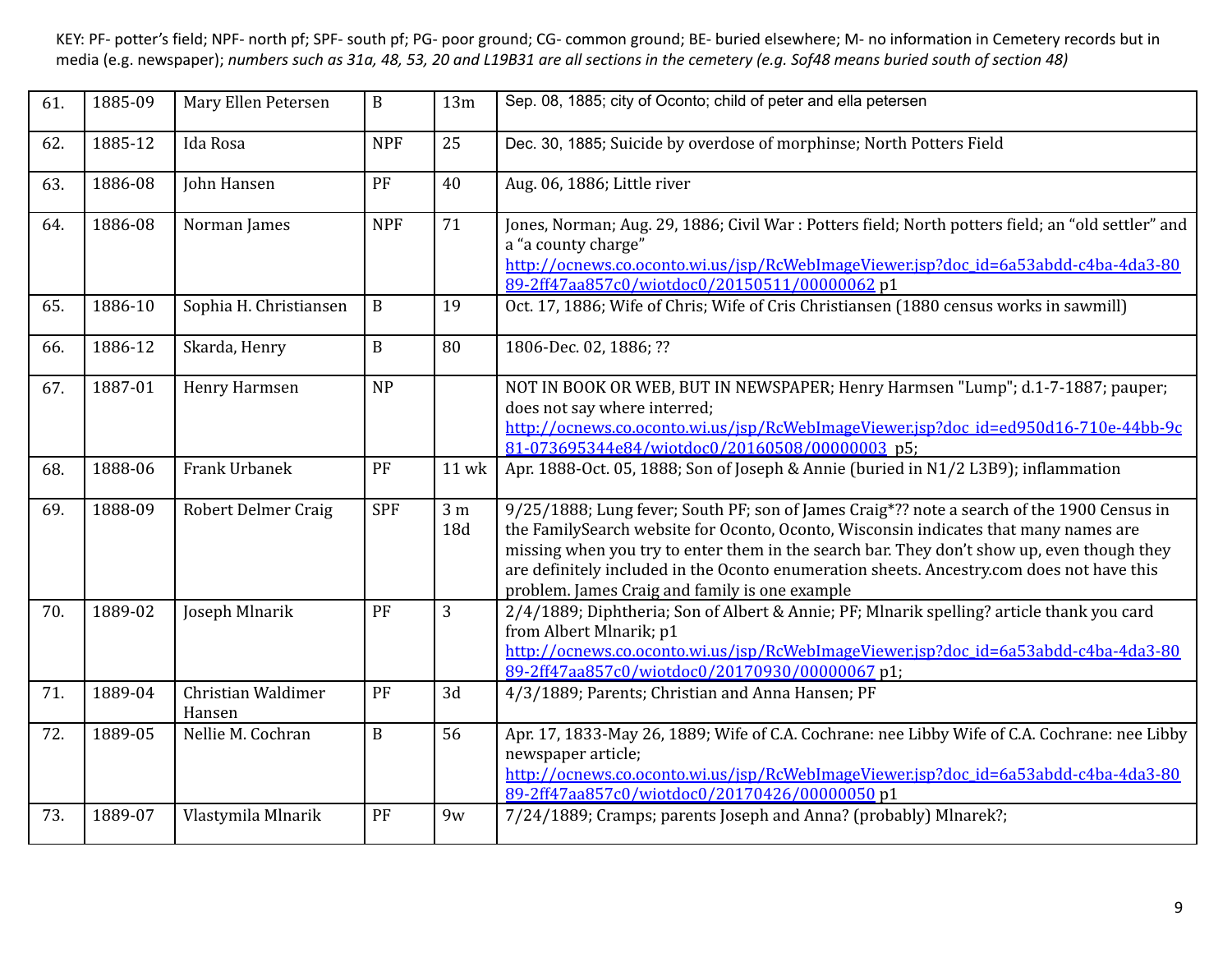| 74. | 1889-09 | Vencil Cizek          | $\, {\bf B}$ | $1y\,9m$       | 9/5/1889; Parents; Fencil? (probably not)Anton and Mary Cizek; from Ancstry.com The                                                                                         |
|-----|---------|-----------------------|--------------|----------------|-----------------------------------------------------------------------------------------------------------------------------------------------------------------------------|
|     |         |                       |              |                | Chezek babies have no separate stone but are buried in Oconto Catholic Cemetery. Fencil may                                                                                 |
|     |         |                       |              |                | be buried there. Fencil/Vencil Cizek (Chezek) (born 1887).                                                                                                                  |
| 75. | 1889-10 | Ole Moe               | <b>NPF</b>   | 65             | Oct. 25, 1889; Suicide by hanging; North potter's field;                                                                                                                    |
|     |         |                       |              |                | http://ocnews.co.oconto.wi.us/jsp/RcWebImageViewer.jsp?doc_id=ed950d16-710e-44bb-9c                                                                                         |
|     |         |                       |              |                | 81-073695344e84/wiotdoc0/20160519/00000025p5                                                                                                                                |
| 76. | 1889-11 | Frank Brucha          | PF           | $\overline{4}$ | 11/2/1889; Thomas and Ann Brucha; Diphtheria                                                                                                                                |
| 77. | 1890-06 | <b>Lilly Pecka</b>    | PF           | 1 <sub>m</sub> | 6/26/1890; cramps; Jacob and Anna Pecka; Peshtigo                                                                                                                           |
| 78. | 1891-02 | Willie C. A. Miercke  | PF           | 4d             | 2/7/1891; Cramps; son of August & A (Annie?) Miercke (maybe later changed to Marek?) an                                                                                     |
|     |         |                       |              |                | August Mierke died 12/2/1915 of a broken neck same? Buried in E1/2L11B5                                                                                                     |
| 79. | 1891-04 | James Lyons           | PF           | 24             | 4/30/1891; Alcoholism (died in county jail); Patrick Lyons parent?; death questions                                                                                         |
|     |         |                       |              |                | http://ocnews.co.oconto.wi.us/jsp/RcWebImageViewer.jsp?doc_id=6a53abdd-c4ba-4da3-80<br>89-2ff47aa857c0/wiotdoc0/20150906/00000007p1                                         |
|     | 1891-04 | Adam Lenhard          | PF           | 74             |                                                                                                                                                                             |
| 80. |         |                       |              |                | 1/17/1817-4/17/1891; S58R3; Lenhardt, Adam; Prussia; General debility; Peter<br>Lenhardt(son)? Little River; listed in web twice; Peter living in Peshtigo in 1920&30; wife |
|     |         |                       |              |                | Anna 3102 buried in CG 10/25/1896; include him (with wife)?                                                                                                                 |
| 81. | 1891-05 | Anders E Svensen      | PF           | 42             | Dec. 05, 1849-May 29, 1891; Consumption                                                                                                                                     |
|     |         |                       |              |                |                                                                                                                                                                             |
| 82. | 1891-09 | Mine Fahrner          | $\bf{B}$     | 22, 20         | 9/21/1891;                                                                                                                                                                  |
|     |         |                       |              |                | Article marriage                                                                                                                                                            |
|     |         |                       |              |                | http://ocnews.co.oconto.wi.us/jsp/RcWebImageViewer.jsp?doc_id=6a53abdd-c4ba-4da3-80                                                                                         |
|     |         |                       |              |                | 89-2ff47aa857c0/wiotdoc0/20150906/00000026 p1                                                                                                                               |
|     |         |                       |              |                | Article-death                                                                                                                                                               |
|     |         |                       |              |                | http://ocnews.co.oconto.wi.us/jsp/RcWebImageViewer.jsp?doc_id=6a53abdd-c4ba-4da3-80                                                                                         |
|     |         |                       |              |                | 89-2ff47aa857c0/wiotdoc0/20150906/00000026 p1; Wife of Andrew Fahrner: Aged 22 yrs.;                                                                                        |
|     |         |                       |              |                | Husband Andrew is buried in S58R2; (S1/2 L4B8); Fahrner, Andrew; Mar. 21, 1860-June 29,                                                                                     |
|     |         |                       |              |                | 1903; Andrew 1900 census married to Annie w/ 3 kids 5,4 and 1                                                                                                               |
| 83. | 1891-09 | Maria Pfeffer         | PF           | $\mathbf{1}$   | 10/22/1890-9/23/1891; Maria Pferres?Pfeiffer?; Convulsions; born in Bohemia a year                                                                                          |
|     |         |                       |              |                | earlier; George and Theresa Pfeffer, they moved to Milwaukee, 1905 WI census 5 <sup>th</sup> ward                                                                           |
|     |         |                       |              |                | Milwaukee; 1895 census Milw (probably)                                                                                                                                      |
| 84. | 1891-10 | Theodore Emil Fahrner | $\, {\bf B}$ | 7 <sub>m</sub> | 10/4/1891; Son of Andrew and Mine Fahrner; Mine died 11 days earlier;                                                                                                       |
| 85. | 1892-09 | <b>Oscar Fromble</b>  | PG           | 2 <sub>m</sub> | 9/27/1892; Eric and Lydia Fromble, North bayshore;                                                                                                                          |
| 86. | 1892-10 | Christian Larsen      | PG           | 5m             | 10/1/1892; Louis and Maria Larsen; Maple Valley; Brain fever                                                                                                                |
|     |         |                       |              |                |                                                                                                                                                                             |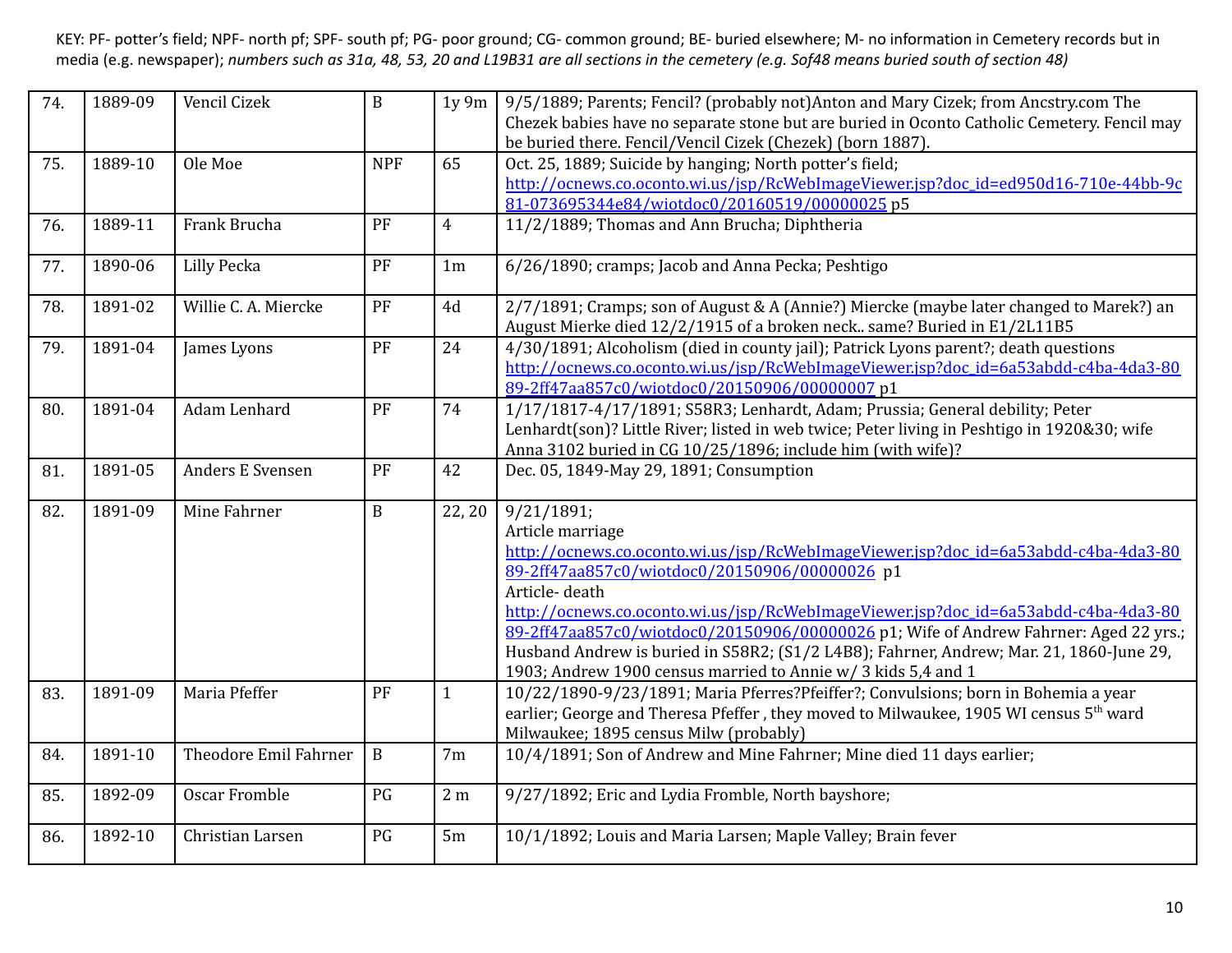| 87.  | 1892-11 | Lemke Infant        | PG | 1 <sub>d</sub>           | 11/16/1892; Julius and Bertha Lemke;                                                                                                                                                                                                                                                                                                                                                                                                                      |
|------|---------|---------------------|----|--------------------------|-----------------------------------------------------------------------------------------------------------------------------------------------------------------------------------------------------------------------------------------------------------------------------------------------------------------------------------------------------------------------------------------------------------------------------------------------------------|
| 88.  | 1893-01 | Hanna Ruden         | PG | 21m                      | 1/3/1893; Charles and Anna Ruden; diphtheria                                                                                                                                                                                                                                                                                                                                                                                                              |
| 89.  | 1893-04 | Kumhala Infant      | PG | 1 <sub>d</sub>           | 4/7/1893; Joe and Mary Kumhala- granparents of Jay Kumhala, Oconto; stillborn                                                                                                                                                                                                                                                                                                                                                                             |
| 90.  | 1893-04 | Jennie O Gabrielson | PG | 9m                       | 4/26/1893; Measles; Ole and Georgina Gabrielson; North Bayshore; Great Grandparents of<br>Peter Gabrielson, Oconto                                                                                                                                                                                                                                                                                                                                        |
| 91.  | 1893-07 | Jacob Oswald        | PG | $\mathbf{1}$             | 7/11/1893; Measles; Jacob and Amelia Oswald;                                                                                                                                                                                                                                                                                                                                                                                                              |
| 92.  | 1893-08 | Olga Oswald         | PG | 8                        | 8/29/1893; Measles; Jacob and Amelia Oswald; Oswaldt?; (poor ground of St Marks church)                                                                                                                                                                                                                                                                                                                                                                   |
| 93.  | 1893-12 | Jacob Karbon        | PG | $\overline{2}$           | 12/29/1893; Lung disease; Jacob and Anna Karban (1910 census-Carbon?); Oconto North<br>ward; not on web grave list                                                                                                                                                                                                                                                                                                                                        |
| 94.  | 1894-09 | May Gilman          | PG | $\mathbf{1}$             | 9/23/1894; Henry and Annie Gilman (b. in St Anthony's, O Falls)                                                                                                                                                                                                                                                                                                                                                                                           |
| 95.  | 1894-12 | Adel Bergstrom      | PF | 76,<br>74?               | 12/6/1894; Old age; North poor ground; Web info- Barstrom?, Adel; 1818-Dec. 06, 1894?;<br>Aged 76 years? John Lundberg signed permit;                                                                                                                                                                                                                                                                                                                     |
| 96.  | 1895-03 | John Zatke          | PG | 88                       | 5/6/1807-3/19/1895; Zatke in Book and Zetke in one newspaper but Zimke in other<br>newspaper; Old age; A county charge in newspaper, lived at Mrs Felker residence;<br>http://ocnews.co.oconto.wi.us/jsp/RcWebImageViewer.jsp?doc_id=6a53abdd-c4ba-4da3-80<br>89-2ff47aa857c0%2fwiotdoc0%2f20161009%2f00000061 p1;<br>http://ocnews.co.oconto.wi.us/jsp/RcWebImageViewer.jsp?doc_id=ed950d16-710e-44bb-9c<br>81-073695344e84/wiotdoc0/20160617/00000062p1 |
| 97.  | 1895-05 | John Staidl         | PG | 42,<br>27?               | 5/1/1895; Drowned; Stadl (newspaper), Steigel (web); George (brother Shawano?) and Mary<br>(sister Spruce?) Adam (brother Oconto); Staidl (steidel?); Adam is Chester Staidl's<br>(1922-2009, Oconto) grandfather; "Indexed" written next to name in book?; Newspaper<br>article<br>http://ocnews.co.oconto.wi.us/jsp/RcWebImageViewer.jsp?doc_id=6a53abdd-c4ba-4da3-80<br>89-2ff47aa857c0/wiotdoc0/20161009/00000067 p1                                  |
| 98.  | 1895-06 | Joseph Hermann      | PG | 28                       | 6/13/1895; Kick from horse; Charles Quirt farmhand;<br>http://ocnews.co.oconto.wi.us/jsp/RcWebImageViewer.jsp?doc_id=6a53abdd-c4ba-4da3-80<br>89-2ff47aa857c0%2fwiotdoc0%2f20161009%2f00000073 p5;                                                                                                                                                                                                                                                        |
| 99.  | 1896-04 | Julius Stenzel      | PG | $\overline{\mathcal{L}}$ | 4/30/1896; Drowned in Green Bay; from Door county; news article-very interesting!!<br>http://ocnews.co.oconto.wi.us/jsp/RcWebImageViewer.jsp?doc_id=6a53abdd-c4ba-4da3-80<br>89-2ff47aa857c0/wiotdoc0/20150629/00000037p1                                                                                                                                                                                                                                 |
| 100. | 1896-07 | Peter Flink         | PG | 54                       | 7/25/1896; William? Flink A city charge<br>http://ocnews.co.oconto.wi.us/jsp/RcWebImageViewer.jsp?doc_id=ed950d16-710e-44bb-9c<br>81-073695344e84%2fwiotdoc0%2f20160617%2f00000133 p1;                                                                                                                                                                                                                                                                    |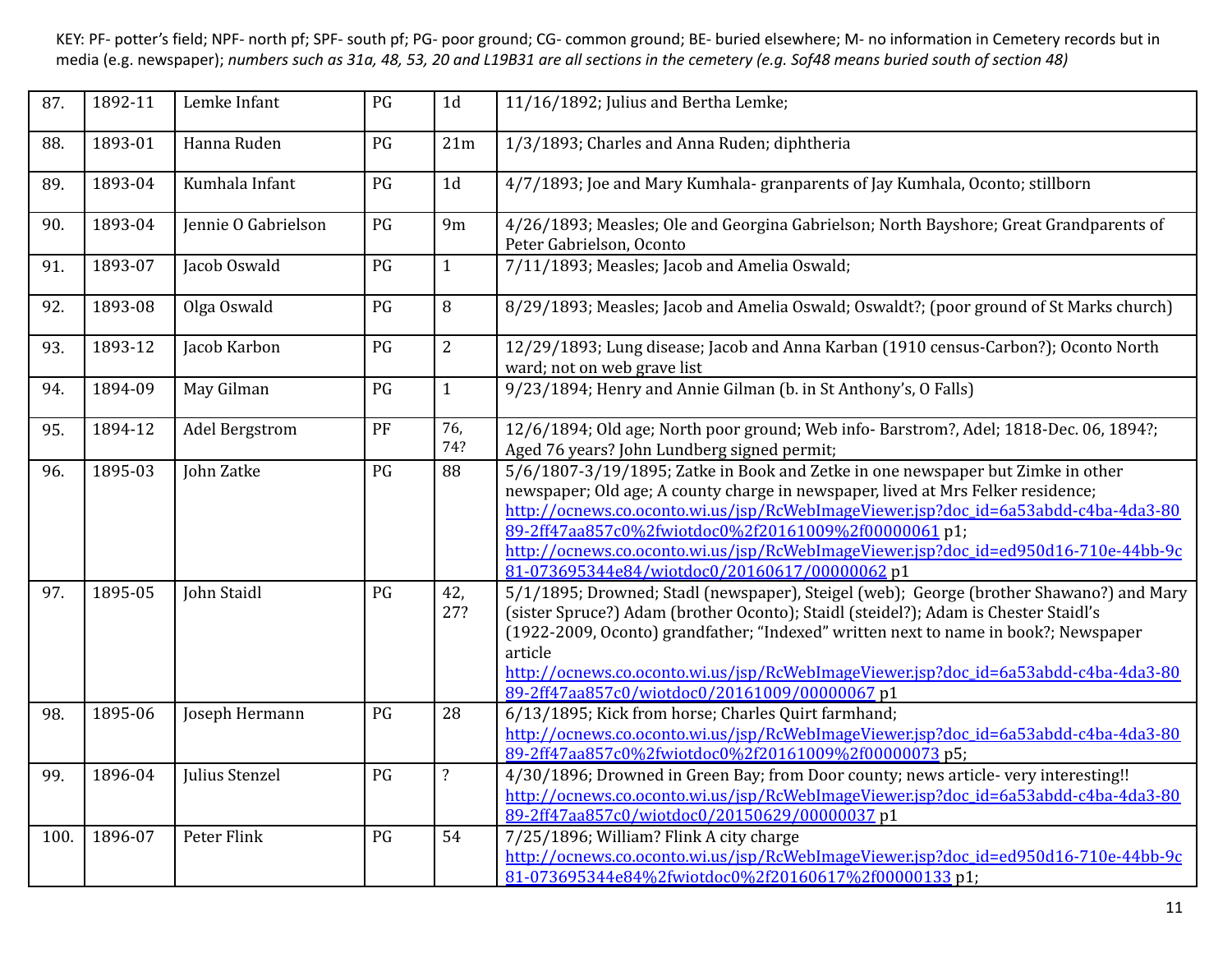| 101. | 1896-08 | Lars T. Olsen           | PG           | 22                 | 8/30/1896; not listed in Book;                                                                                                                                                                                                                                                                                                                                                                                                                                                                                                                                                                                                                                                                                |
|------|---------|-------------------------|--------------|--------------------|---------------------------------------------------------------------------------------------------------------------------------------------------------------------------------------------------------------------------------------------------------------------------------------------------------------------------------------------------------------------------------------------------------------------------------------------------------------------------------------------------------------------------------------------------------------------------------------------------------------------------------------------------------------------------------------------------------------|
| 102. | 1896-10 | Anna Lenhard            | CG           | 8                  | 10/28/1896; diphtheria; Peter and Josephine Lenhard<br>http://ocnews.co.oconto.wi.us/jsp/RcWebImageViewer.jsp?doc_id=6a53abdd-c4ba-4da3-80<br>89-2ff47aa857c0%2fwiotdoc0%2f20150629%2f00000064 p1;                                                                                                                                                                                                                                                                                                                                                                                                                                                                                                            |
| 103. | 1896-11 | Schroeder Infant        | PG           | 1 <sub>d</sub>     | 11/20/1896; Tillie Schroeder                                                                                                                                                                                                                                                                                                                                                                                                                                                                                                                                                                                                                                                                                  |
| 104. | 1897-09 | Frank Kumhala           | PG           | 8 m                | 9/27/1897; Cholera infantum; son of Joe and Mary-Grandparents of Jay Kumhala, Oconto                                                                                                                                                                                                                                                                                                                                                                                                                                                                                                                                                                                                                          |
| 105. | 1897-10 | Arthur Louis Petersen,  | PG           | $\overline{4}$     | Oct. 11, 1897; Son of Rasmus & Kirsten; cholera infantum; Where is it in Book?                                                                                                                                                                                                                                                                                                                                                                                                                                                                                                                                                                                                                                |
| 106. | 1898-02 | Sharpley Infant         | PF           | stillbo<br>rn      | 2/27/1898; stillborn; Son of Cyrus & Laura; Stillborn son of Cyrus & Laura Sharpley                                                                                                                                                                                                                                                                                                                                                                                                                                                                                                                                                                                                                           |
| 107. | 1898-10 | Mabel Lucas             | unliste<br>d | 1 <sub>m</sub>     | 10/28/1898; Alex and Nellie; not in book but on website?; born & died Lena; family in Little<br>River or Stiles; newspaper<br>http://ocnews.co.oconto.wi.us/jsp/RcWebImageViewer.jsp?doc_id=6a53abdd-c4ba-4da3-80<br>89-2ff47aa857c0%2fwiotdoc0%2f20161010%2f00000064 p5;                                                                                                                                                                                                                                                                                                                                                                                                                                     |
| 108. | 1899-02 | <b>Marion Duffana</b>   | PG           | 1 <sub>m</sub>     | Daughter of Louis & Kate; pneumonia                                                                                                                                                                                                                                                                                                                                                                                                                                                                                                                                                                                                                                                                           |
| 109. | 1899-06 | <b>Ferdinand Butler</b> | PG           | 37                 | Beutler?, Buetler?, Beitler??; probably Butler Killed by horse; Dec. 02, 1862-June 03, 1899;<br>http://ocnews.co.oconto.wi.us/jsp/RcWebImageViewer.jsp?doc_id=6a53abdd-c4ba-4da3-80<br>89-2ff47aa857c0%2fwiotdoc0%2f20161010%2f00000095 p9; left wife and 6 children in<br>"desperate circumstances"; 1890 census Alvina Butler (washer woman) and 6 children on<br>State street South Ward; all born in Germany and immigrated in 1892; 1910 census m. to<br>Ferdinand Alban/Allan Town of Oconto;1920 census Elvina (referred to as male in records)<br>back in Oconto w/ son Charles at 212 McDonald St, owned home, washer woman, son worked<br>at mill;                                                  |
| 110. | 1899-08 | John V.C. King          | PG           | $\overline{\cdot}$ | 8/25/1899; John Murpan?, King? Unknown?; Killed by RR cars?Robbed? Murdered?;<br>"Unknown man apparently killed by cars" in book;<br>articles<br>http://ocnews.co.oconto.wi.us/jsp/RcWebImageViewer.jsp?doc_id=6a53abdd-c4ba-4da3-80<br>89-2ff47aa857c0/wiotdoc0/20161010/00000106 p1;<br>http://ocnews.co.oconto.wi.us/jsp/RcWebImageViewer.jsp?doc_id=ed950d16-710e-44bb-9c<br>81-073695344e84/wiotdoc0/20160626/00000084 p1<br>http://ocnews.co.oconto.wi.us/jsp/RcWebImageViewer.jsp?doc_id=6a53abdd-c4ba-4da3-80<br>89-2ff47aa857c0/wiotdoc0/20161010/00000107 p1<br>http://ocnews.co.oconto.wi.us/jsp/RcWebImageViewer.jsp?doc_id=9272aaa8-2bd4-4c50-ac6<br>3-052327f65e84/wiotdoc0/20150216/00000035p1 |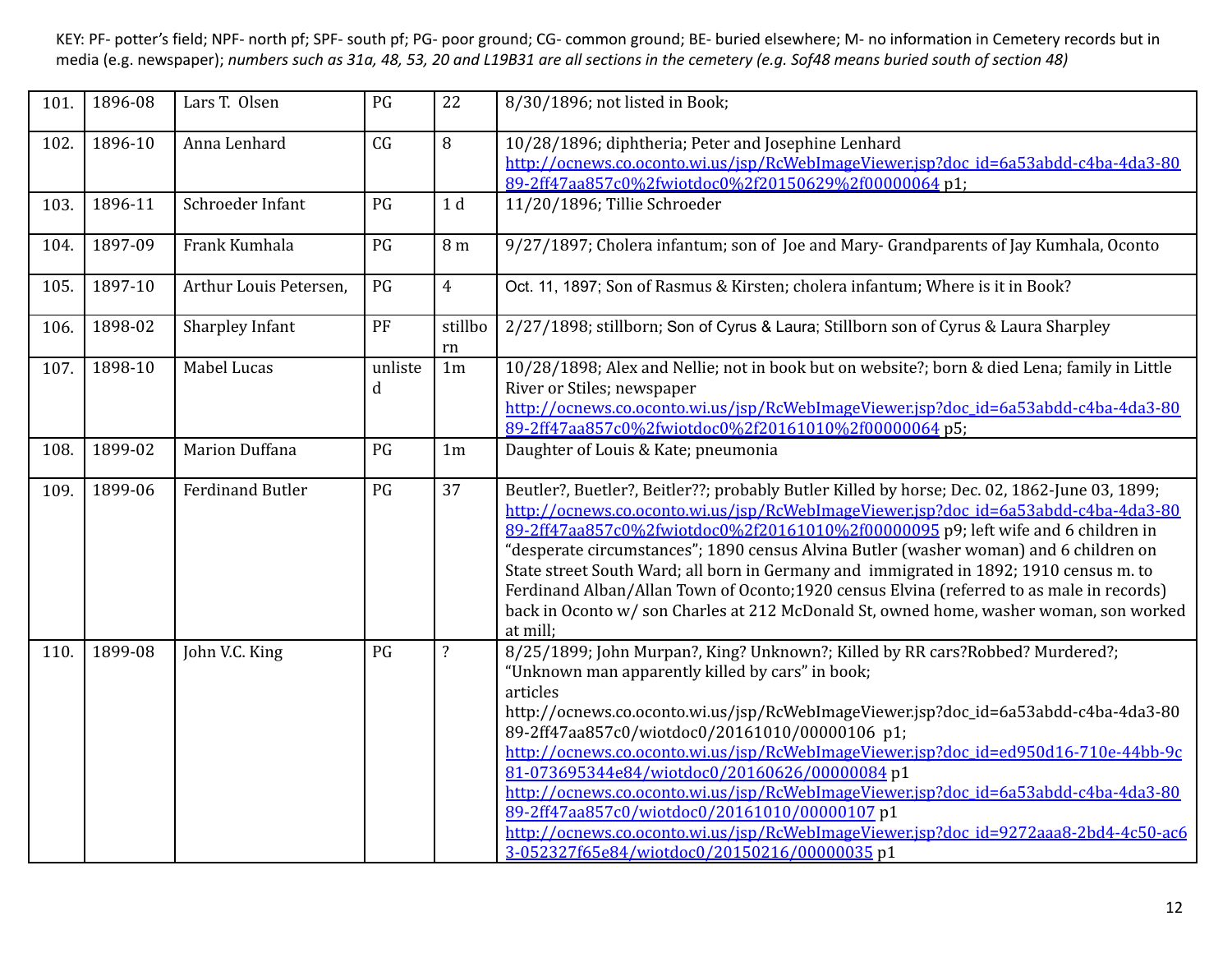| 111.         | 1899-09            | Daisy V Farmer                | PG       | 7 <sub>m</sub> | Feb. 09, 1899-Sep. 20, 1899; Daughter of F.W. & Daisy (Nilva?) Farmer; Cholera infantum                                                                                                                                                                                                                                                                                                                                                                                                                                                                                                      |
|--------------|--------------------|-------------------------------|----------|----------------|----------------------------------------------------------------------------------------------------------------------------------------------------------------------------------------------------------------------------------------------------------------------------------------------------------------------------------------------------------------------------------------------------------------------------------------------------------------------------------------------------------------------------------------------------------------------------------------------|
| 112.<br>113. | 1899-09<br>1900-03 | Samuel Dodge<br>Frank Hoffman | PG<br>PG | 65<br>4 dy     | 9/15/1899; Accident at Waupun correctional;<br>articleshttp://ocnews.co.oconto.wi.us/isp/RcWebImageViewer.isp?doc_id=6a53abdd-c4ba-4<br>da3-8089-2ff47aa857c0%2fwiotdoc0%2f20161010%2f00000110 p1;<br>http://ocnews.co.oconto.wi.us/jsp/RcWebImageViewer.jsp?doc_id=ed950d16-710e-44bb-9c<br>81-073695344e84/wiotdoc0/20160626/00000088 p1<br>Wife left homeless after arrest 3 years before; article<br>http://ocnews.co.oconto.wi.us/jsp/RcWebImageViewer.jsp?doc_id=6a53abdd-c4ba-4da3-80<br>89-2ff47aa857c0/wiotdoc0/20150629/00000069 p8<br>3/14/1900; By birth; Anton and Mary Hoffman |
| 114.         | 1900-09            | Charles Bergen                | PG       | 31             | 7/1869-9/9/1900; ; killed by cars at Lena, WI; Articles<br>http://ocnews.co.oconto.wi.us/jsp/RcWebImageViewer.jsp?doc_id=6a53abdd-c4ba-4da3-80<br>89-2ff47aa857c0/wiotdoc0/20170930/00000035p8<br>http://ocnews.co.oconto.wi.us/jsp/RcWebImageViewer.jsp?doc_id=ed950d16-710e-44bb-9c<br>81-073695344e84/wiotdoc0/20160626/00000138 p1                                                                                                                                                                                                                                                       |
| 115.         | 1900-11            | Nancy Riley                   | PG       | 65             | 11/3/1900; Diarrhea; wife of John Riley; : Article; "age 70Full blooded Indian, husband a<br>negrowell-knownlived here a great many years"<br>http://ocnews.co.oconto.wi.us/jsp/RcWebImageViewer.jsp?doc_id=ed950d16-710e-44bb-9c<br>81-073695344e84/wiotdoc0/20160626/00000146; p8;                                                                                                                                                                                                                                                                                                         |
| 116.         | 1901-04            | <b>Follett Infant</b>         | PG       | 2d             | 4/16/1901; Convulsion; Charles and Josephine Follet                                                                                                                                                                                                                                                                                                                                                                                                                                                                                                                                          |
| 117.         | 1901-07            | J. A. "Shorty" Frazier        | PG       | 33             | 7/7/1901; Bad RR accident at Pensaukee, WI; J.J. "Shorty" Frazier in newspaper article;<br>http://ocnews.co.oconto.wi.us/jsp/RcWebImageViewer.jsp?doc_id=6a53abdd-c4ba-4da3-80<br>89-2ff47aa857c0/wiotdoc0/20170930/00000078p1                                                                                                                                                                                                                                                                                                                                                               |
| 118.         | 1901-11            | Gertrude Demmith              | PG       | Stillb<br>orn  | 11/20/1901; Daughter of Frank & Katie Demmith                                                                                                                                                                                                                                                                                                                                                                                                                                                                                                                                                |
| 119.         | 1901-12            | <b>Frank Carbon</b>           | PG       | $\mathbf{1}$   | 12/30/1901; Pneumonia; Son of John & Annie                                                                                                                                                                                                                                                                                                                                                                                                                                                                                                                                                   |
| 120.         | 1902-01            | Johnson Infant                | PG       | stillbo<br>rn  | 1/4/1902; Son of P.W. and Mary                                                                                                                                                                                                                                                                                                                                                                                                                                                                                                                                                               |
| 121.         | 1902-03            | <b>Hubert Libal</b>           | PG       | $\mathbf{1}$   | 3/10/1902; Son of Steven & Rosa; convulsions                                                                                                                                                                                                                                                                                                                                                                                                                                                                                                                                                 |
| 122.         | 1902-04            | Michael Bartels               | PG       | 76             | 4/21/1902; paralysis; 1900 census a border w/ Gurt lacompte family 309 Broadway street;                                                                                                                                                                                                                                                                                                                                                                                                                                                                                                      |
| 123.         | 1902-10            | <b>Unknown Man</b>            | PG       | 45             | 10/8/1902; Suicide by shooting; articles<br>http://ocnews.co.oconto.wi.us/jsp/RcWebImageViewer.jsp?doc_id=6a53abdd-c4ba-4da3-80<br>89-2ff47aa857c0/wiotdoc0/20151228/00000056 p1                                                                                                                                                                                                                                                                                                                                                                                                             |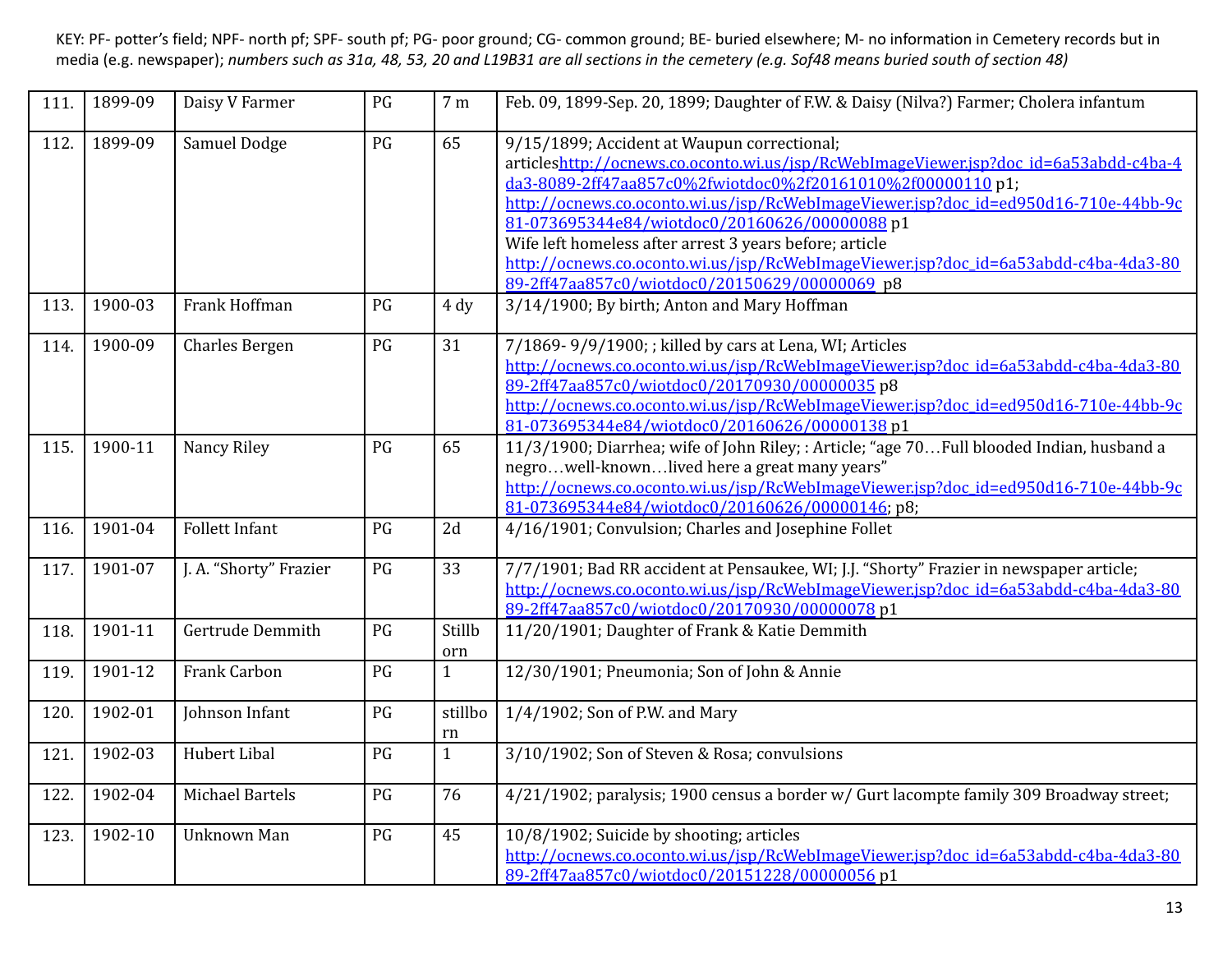| 124. | 1903-03 | Lena Svera                | PG    | 21             | 3/5/1903; Consumption; Name lokks like Tryra in our Book (or Tryro on web); but most<br>probably Lena Svera (Svena in State Registry, but actually Svera in our local records), Oconto<br>who also died on 3/5/1903 and is listed in the Wisconsin, U.S., Death Index, 1820-1907;                                                                                                                                                                                                            |
|------|---------|---------------------------|-------|----------------|----------------------------------------------------------------------------------------------------------------------------------------------------------------------------------------------------------------------------------------------------------------------------------------------------------------------------------------------------------------------------------------------------------------------------------------------------------------------------------------------|
| 125. | 1903-05 | Fox Infant                | PG    | 7d             | 5/17/1903; Son of Frank & Annie Fox;<br>http://ocnews.co.oconto.wi.us/jsp/RcWebImageViewer.jsp?doc_id=6a53abdd-c4ba-4da3-80<br>89-2ff47aa857c0/wiotdoc0/20150525/00000006                                                                                                                                                                                                                                                                                                                    |
| 126. | 1903-07 | August P. Schroeder       | PG    | 1 <sub>d</sub> | 7/14/1903; Son of Rose (17); inanition - Inanition is death from starvation, this definition<br>includes those deaths causes by a disorder of the digestive apparatus.                                                                                                                                                                                                                                                                                                                       |
| 127. | 1903-08 | Eveline A. Follett,       | PG    | 4 d            | 8/26/1903; Daughter of Mr. and Mrs. Louis Follet;<br>http://ocnews.co.oconto.wi.us/jsp/RcWebImageViewer.jsp?doc_id=6a53abdd-c4ba-4da3-80<br>89-2ff47aa857c0%2fwiotdoc0%2f20150525%2f00000021 p1                                                                                                                                                                                                                                                                                              |
| 128. | 1904-01 | Cassie Janowski           | PG    | 21             | 1/21/1904; aka Cassie Jensen 1884-1904; Jan. 21, 1904; Tragic death<br>http://ocnews.co.oconto.wi.us/jsp/RcWebImageViewer.jsp?doc_id=6a53abdd-c4ba-4da3-80<br>89-2ff47aa857c0/wiotdoc0/20150525/00000043 p1<br>S56 r1 stone marker on Wal Philips old site; At Rest "Here lies the body of a girl that died. No<br>one may wail, nor no one cried. How she lived or how she fared no one knows or no one<br>cared"                                                                           |
| 129. | 1904-03 | Ernst W.K Fingel,.        | PG    | 10 hrs         | 3/2/1904; Premature birth; Son of Fritz & Maria                                                                                                                                                                                                                                                                                                                                                                                                                                              |
| 130. | 1904-03 | Frank infant              | PG    | 2 hrs          | 3/17/1904Premature birth; son of Albert Frank                                                                                                                                                                                                                                                                                                                                                                                                                                                |
| 131. | 1904-03 | <b>Andrew Lindstrom</b>   | PG    | 89             | 3/16/1904; Old age; resident of city poor house in 1897;<br>http://ocnews.co.oconto.wi.us/isp/RcWebImageViewer.jsp?doc_id=6a53abdd-c4ba-4da3-80<br>89-2ff47aa857c0/wiotdoc0/20170923/00000015p1                                                                                                                                                                                                                                                                                              |
| 132. | 1904-06 | Antone George<br>Hoffman, | PG    | 4 m            | 10/6/1904; Cholera Infantum; Son of Anton & Mary                                                                                                                                                                                                                                                                                                                                                                                                                                             |
| 133. | 1904-10 | Wagner Infant             | PG    | stillbo<br>rn  | 10/21/1904; Son of Herman and Elizabeth                                                                                                                                                                                                                                                                                                                                                                                                                                                      |
| 134. | 1905-01 | Mary Kassuba              | PG    | 40 d           | Jan 17, 1905; Indigestion; just "Mary" in book but website has Kassuba last name- if that is<br>true she might have been the sister or cousin? of Henry Kassuba, son of Mrs John Kassuba,<br>who died a month earlier, Dec. 17, 1904, at 2 yrs old of bronchial pneumonia; He is buried in<br>L8B33; S25r4 but her record shows "poor ground"                                                                                                                                                |
| 135. | 1905-03 | LeMay Infant              | PG(N) | 3d             | Pg in book; North; has a NPG Stone; stone & web date is 3/4/1906? 5 wks old in book but<br>paper shows 3 days; Newspaper & Book date is $3/4/1905$ ; John and Emma Lemay 116 Mac<br>Donald St; (also parents of John B Lemay superintendent); Inanition<br>(malnutrition/starvation); This a replacement stone for a much older one put there years ago<br>according to Lorelei (Lemay) Dickinson. Called Lorelei on 3/6/2021; please include request<br>from Warren and Lorelei om 3/11/21; |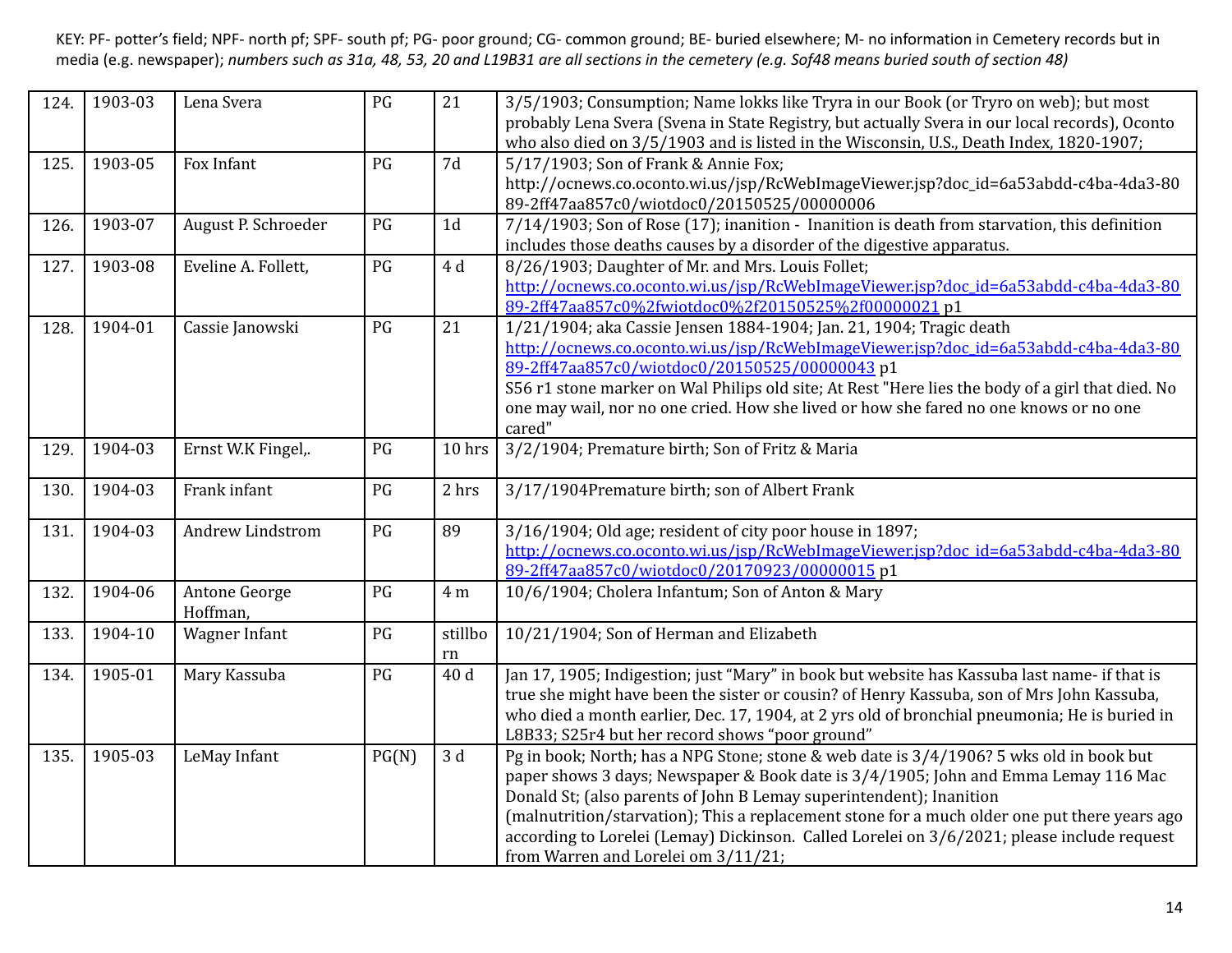|      |         |                     |              |                 | http://ocnews.co.oconto.wi.us/jsp/RcWebImageViewer.jsp?doc_id=6a53abdd-c4ba-4da3-80       |
|------|---------|---------------------|--------------|-----------------|-------------------------------------------------------------------------------------------|
|      |         |                     |              |                 | 89-2ff47aa857c0/wiotdoc0/20170104/00000045p2                                              |
|      |         |                     |              |                 | http://ocnews.co.oconto.wi.us/jsp/RcWebImageViewer.jsp?doc_id=6a53abdd-c4ba-4da3-80       |
|      |         |                     |              |                 | 89-2ff47aa857c0/wiotdoc0/20170104/00000046 p1                                             |
| 136. | 1905-08 | Ernest Thiede,      | $\mathbf{B}$ | 1 <sub>yr</sub> | 8/16/1905; Son of Mr and Mrs Ernest Theide (Max and Dora?); lived on Phillips block Main  |
|      |         |                     |              | or              | $St$ ;;                                                                                   |
|      |         |                     |              | $1m$ ?          | http://ocnews.co.oconto.wi.us/jsp/RcWebImageViewer.jsp?doc_id=6a53abdd-c4ba-4da3-80       |
|      |         |                     |              |                 | 89-2ff47aa857c0%2fwiotdoc0%2f20170104%2f00000069 p6;                                      |
|      |         |                     |              |                 | http://ocnews.co.oconto.wi.us/jsp/RcWebImageViewer.jsp?doc_id=ed950d16-710e-44bb-9c       |
|      |         |                     |              |                 | 81-073695344e84%2fwiotdoc0%2f20160528%2f00000007 p1;                                      |
|      | 1905-12 |                     | PG           |                 |                                                                                           |
| 137. |         | Jezork infant       |              | infant          | 12/28/1905; Premature birth; August Jezork. (Gazurk?) 5 <sup>th</sup> street Oconto;      |
| 138. | 1906-02 | Patrick Darrington, | PG           | Adult;          | 2/28/1906; accidental; train incident; prize fighter?; brother in Lewinston Maine; maybe  |
|      |         |                     |              | 36?             | born in 1870?; article                                                                    |
|      |         |                     |              |                 | http://ocnews.co.oconto.wi.us/jsp/RcWebImageViewer.jsp?doc_id=6a53abdd-c4ba-4da3-80       |
|      |         |                     |              |                 | 89-2ff47aa857c0/wiotdoc0/20170104/00000008                                                |
| 139. | 1906-06 | <b>Nick Martin</b>  | PG           | adult           | 6/1/1906; Killed by train; horrible accident: unknown man probably Nick Martin? From      |
|      |         |                     |              |                 | Chicago? P1                                                                               |
|      |         |                     |              |                 | http://ocnews.co.oconto.wi.us/jsp/RcWebImageViewer.jsp?doc_id=6a53abdd-c4ba-4da3-80       |
|      |         |                     |              |                 | 89-2ff47aa857c0/wiotdoc0/20170104/00000022                                                |
| 140. | 1906-06 | Frances VanBoven    | PG           | 72              | 6/25/1906; Obstruction of Bowel; not on website; a County Charge for 10-11 years; article |
|      |         |                     |              |                 | p14                                                                                       |
|      |         |                     |              |                 | http://ocnews.co.oconto.wi.us/jsp/RcWebImageViewer.jsp?doc_id=6a53abdd-c4ba-4da3-80       |
|      |         |                     |              |                 | 89-2ff47aa857c0/wiotdoc0/20170104/00000025                                                |
| 141. | 1906-07 | George Waverick     | PG           | 2 days          | 7/12/1906 In book; (7/2/1906 on web-wrong); Whooping Cough; Son of Simeon                 |
|      |         |                     |              |                 | (Sam/Simon) and Mary-Little River; (Wasurick on web-wrong); article p2                    |
|      |         |                     |              |                 | http://ocnews.co.oconto.wi.us/jsp/RcWebImageViewer.jsp?doc_id=6a53abdd-c4ba-4da3-80       |
|      |         |                     |              |                 | 89-2ff47aa857c0/wiotdoc0/20170104/00000028                                                |
| 142. | 1906-09 | Anna D.Hayak,       | PG           | 71              | 9/25/1906; Cancer of liver; no other info as of now;                                      |
|      |         |                     |              |                 |                                                                                           |
| 143. | 1907-02 | Charles Zeman,      | PG           | 31              | 2/3/1907; Suicide; insanity; article p1                                                   |
|      |         |                     |              |                 | http://ocnews.co.oconto.wi.us/jsp/RcWebImageViewer.jsp?doc_id=6a53abdd-c4ba-4da3-80       |
|      |         |                     |              |                 | 89-2ff47aa857c0/wiotdoc0/20161010/00000015                                                |
| 144. | 1907-03 | Waverick infant     | PG           | Infant          | 3/17/07; Stillborn; little river; Simon (Simeon) and Mary;                                |
|      |         |                     |              |                 |                                                                                           |
| 145. | 1907-10 | Henry J. Bernard    | PG           | 47              | 10/29/1907; Burned in fire at county line; article p1                                     |
|      |         |                     |              |                 | http://ocnews.co.oconto.wi.us/jsp/RcWebImageViewer.jsp?doc_id=6a53abdd-c4ba-4da3-80       |
|      |         |                     |              |                 | 89-2ff47aa857c0/wiotdoc0/20190118/00000007                                                |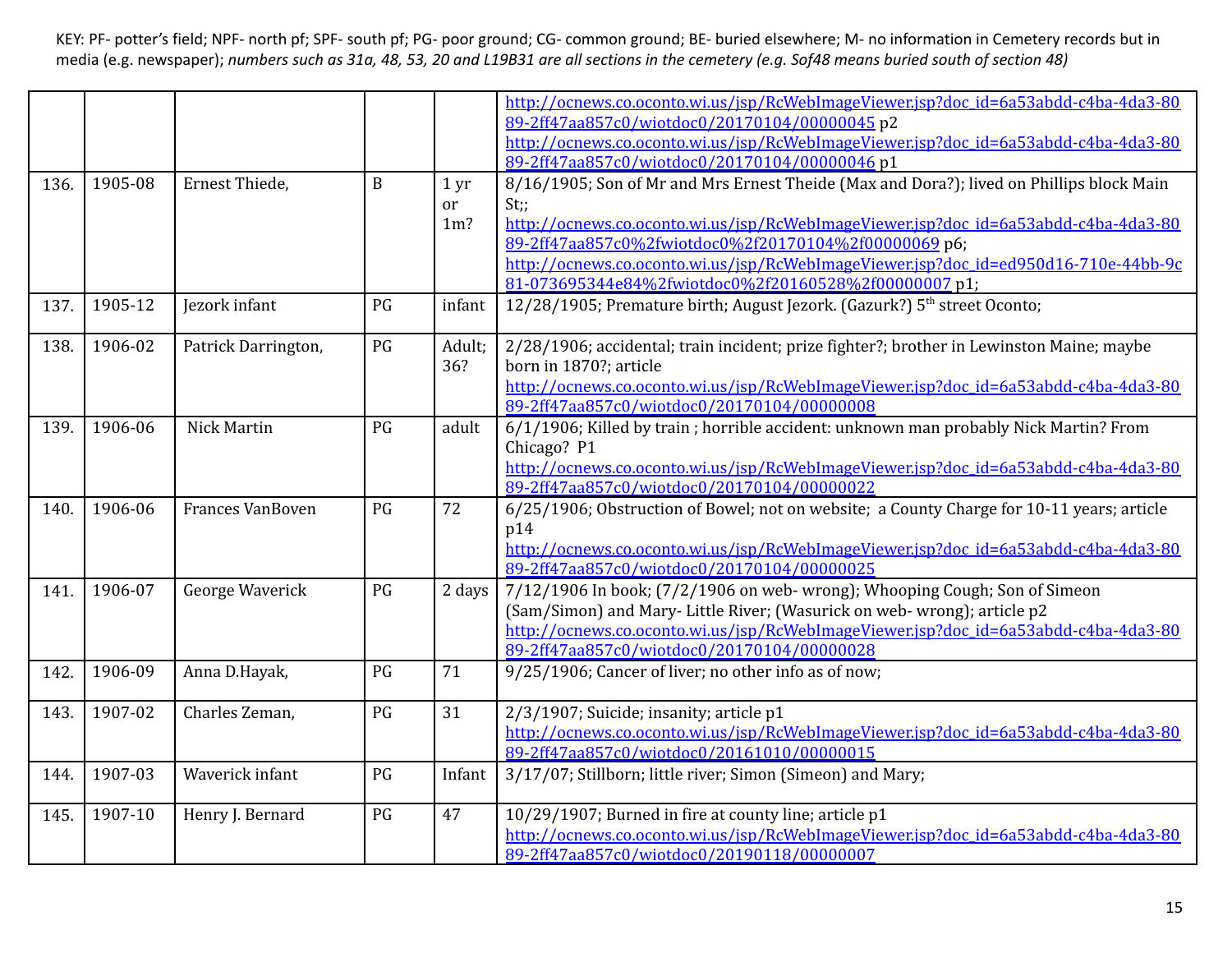|      |         |                        |              |                  | article p1                                                                            |
|------|---------|------------------------|--------------|------------------|---------------------------------------------------------------------------------------|
|      |         |                        |              |                  | http://ocnews.co.oconto.wi.us/isp/RcWebImageViewer.jsp?doc_id=6a53abdd-c4ba-4da3-80   |
|      |         |                        |              |                  | 89-2ff47aa857c0/wiotdoc0/20190118/00000008                                            |
| 146. | 1908-03 | Mary Sugarwater        | PG           | 78               | 3/9/1908; Cerebral hemorage; 1900 census name Maria (and Franz) Zuckerwassr; known    |
|      |         |                        |              |                  | here as Mary (and Frank) Sugarwater; article                                          |
|      |         |                        |              |                  | http://ocnews.co.oconto.wi.us/jsp/RcWebImageViewer.jsp?doc_id=6a53abdd-c4ba-4da3-80   |
|      |         |                        |              |                  | 89-2ff47aa857c0%2fwiotdoc0%2f20190118%2f00000027 p12                                  |
| 147. | 1908-05 | Ethel May Schmidt      | PG           | $\mathbf{1}$     | 5/11/1908; Pneumonia; Daughter of William & Elizabeth;                                |
|      |         |                        |              |                  | http://ocnews.co.oconto.wi.us/jsp/RcWebImageViewer.jsp?doc_id=6a53abdd-c4ba-4da3-80   |
|      |         |                        |              |                  | 89-2ff47aa857c0/wiotdoc0/20190118/00000036 p1                                         |
| 148. | 1908-09 | Hazel Grace Neddo      | $\mathbf{B}$ | 2m               | 9/16/1908; also Neddeau: Daughter of George & Nellie; 1910 census living on Neddo St; |
|      |         |                        |              |                  |                                                                                       |
| 149. | 1909-03 | Sarah Goodwin          | PG           | 80               | 3/22/1909; General debility;                                                          |
|      |         |                        |              |                  |                                                                                       |
| 150. | 1909-10 | Claude John Ludwig,    | PG           | 2d               | 10/12/1909; Son of Charles & Louise; faulty kidneys                                   |
|      |         |                        |              |                  |                                                                                       |
| 151. | 1910-01 | Daniel Sinclair,       | PG           | 68               | 1/9/1910; Ulcer of abdomen                                                            |
|      |         |                        |              |                  |                                                                                       |
| 152. | 1910-01 | John Riley,            | PG           | 93               | 1/29/1910; senility                                                                   |
|      |         |                        |              |                  |                                                                                       |
| 153. | 1910-03 | Grady Infant           | $\mathbf B$  | stillbo          | 3/1/1910; Son of Charles & Jessie                                                     |
|      |         |                        |              | rn               |                                                                                       |
| 154. | 1910-04 | <b>Unknown Drowned</b> | PG           | Adult            | 4/4/1910 (buried); Found drowned in Little River                                      |
|      |         | Individual             |              |                  |                                                                                       |
| 155. | 1910-11 | Leola Schmidt          | PG           | 12 <sub>yr</sub> | 11/21/1910; Laola?; Organic heart disease; William & Elizabeth Schmidt                |
|      |         |                        |              | $5m$ 2d          |                                                                                       |
| 156. | 1911-01 | Retzlaff Infant        | $\mathbf B$  | stillbo          | 1/18/1911; Ratzlaff (web); Son of Ernest & Mathilda                                   |
|      |         |                        |              | rn               |                                                                                       |
| 157. | 1911-05 | Plude, Joseph          | PG           | Prem             | 5/11/1911; Son of Joseph & Elizabeth                                                  |
|      |         |                        |              | ature            |                                                                                       |
|      |         |                        |              | birth            |                                                                                       |
| 158. | 1911-07 | Fredia Albien          | PG           | $\overline{50}$  | 7/18/1911; Pernicious anemia; Pensaukee sister of Anna Hellman; #169 FRIEDA ALBIEN b. |
|      |         |                        |              |                  | 1886; county poor house; article                                                      |
|      |         |                        |              |                  | http://ocnews.co.oconto.wi.us/jsp/RcWebImageViewer.jsp?doc_id=6a53abdd-c4ba-4da3-80   |
|      |         |                        |              |                  | 89-2ff47aa857c0/wiotdoc0/20190114/00000006p1                                          |
| 159. | 1911-12 | Albert Zeigrist,       | PG           |                  | 12/12/1911; Typhoid fever; or Zeigerist (newspaper) article p7                        |
|      |         |                        |              |                  | http://ocnews.co.oconto.wi.us/jsp/RcWebImageViewer.jsp?doc_id=6a53abdd-c4ba-4da3-80   |
|      |         |                        |              |                  | 89-2ff47aa857c0/wiotdoc0/20190114/00000027                                            |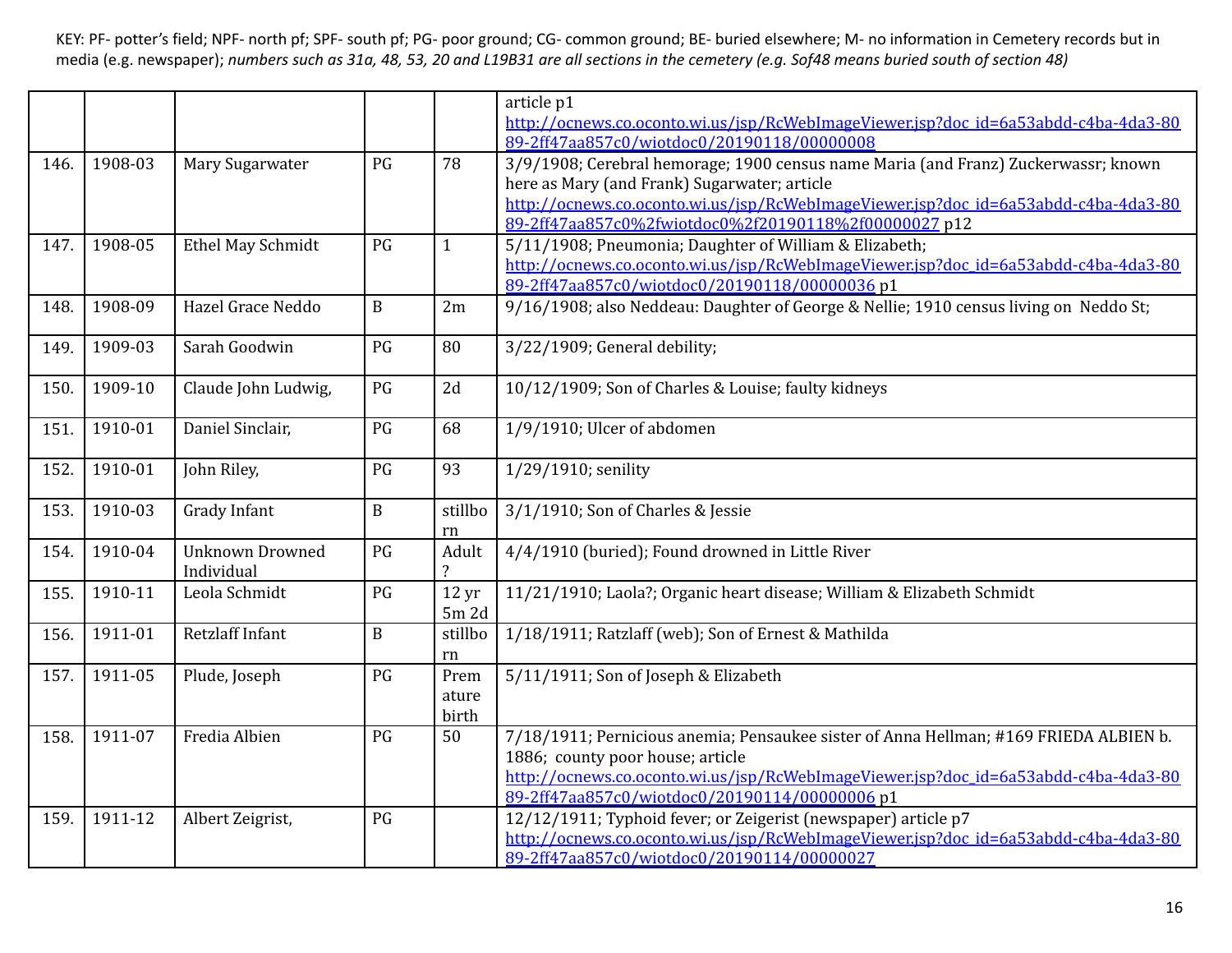| 160. | 1912-07 | Nicholas Schmidt             | PG           | 74                                   | 7/2/1912; Little River in 1905                                                                                                                                                                                                                                                                                                                                |
|------|---------|------------------------------|--------------|--------------------------------------|---------------------------------------------------------------------------------------------------------------------------------------------------------------------------------------------------------------------------------------------------------------------------------------------------------------------------------------------------------------|
| 161. | 1912-07 | John Kassig                  | PG           | 71                                   | 7/2/1912; General dropsy; looks like Nassig in Book?                                                                                                                                                                                                                                                                                                          |
| 162. | 1912-07 | Hencher, Infant              | PG           |                                      | 7/26/1912; Premature birth                                                                                                                                                                                                                                                                                                                                    |
| 163. | 1912-11 | Anna Marie Nelson            | $\, {\bf B}$ | 52                                   | 11/18/1912; Bright's disease;                                                                                                                                                                                                                                                                                                                                 |
| 164. | 1913-04 | <b>Anton Mack</b>            | PG           | 75                                   | Little river; heart disease; June 13, 1837-Apr. 12, 1913; Moak (book)? Mach(online)? Mack in<br>1910 census                                                                                                                                                                                                                                                   |
| 165. | 1913-04 | Frank Otradovec,             | PG           | 63                                   | Alcoholism; Otradovec, Frank; 1851-Apr. 23, 1913                                                                                                                                                                                                                                                                                                              |
| 166. | 1913-09 | <b>William Charles McGee</b> | $\, {\bf B}$ | 1 <sub>m</sub>                       | Pneumonia; Town of Oconto; Aug. 22, 1913-Sep. 20, 1913; Son of Charles                                                                                                                                                                                                                                                                                        |
| 167. | 1913-10 | <b>Frank Peshek</b>          | PG           | 76                                   | Old age; Peshek, Frank 1837/1840?; Oct. 11, 1913; 1910 census- still working at mill, 70yr<br>old, div. and living with brother- (Right one?)                                                                                                                                                                                                                 |
| 168. | 1913-10 | Barbara Marek                | PG           | 81                                   | Senility; Oct. 22, 1831-Oct. 20, 1913;                                                                                                                                                                                                                                                                                                                        |
| 169. | 1913-11 | John Manda                   | PG           | Infant<br>$\boldsymbol{\mathcal{P}}$ | Menni (meningitis?); Nov. 16, 1913                                                                                                                                                                                                                                                                                                                            |
| 170. | 1914-03 | Annie Svitak                 | PG           | 66                                   | Breast cancer; 1852; Mar. 06, 1914; lower Pensaukee road                                                                                                                                                                                                                                                                                                      |
| 171. | 1914-03 | Elizabeth Olson              | $\mathbf B$  | 25                                   | Eclampsia; Mar. 1889-Mar. 22, 1914; Mrs. Algut Olson nee Elizabeth Machouquette;<br>Indian-creole descent; survived by Mr Olson and little daughter, also by mother and sister<br>Mary Ann; married in 1912; article p.1<br>http://ocnews.co.oconto.wi.us/jsp/RcWebImageViewer.jsp?doc_id=ed950d16-710e-44bb-9c<br>81-073695344e84/wiotdoc0/20170926/00000127 |
| 172. | 1914-05 | Irwin Jarvey                 | PG           | newb<br>orn                          | Defective circulation; May 12, 1914-May 12, 1914; Son of Irwin & Mary                                                                                                                                                                                                                                                                                         |
| 173. | 1914-06 | Horst Schluenz               | PG           | Stillb<br>orn                        | Premature birth; June 25, 1914-June 25, 1914                                                                                                                                                                                                                                                                                                                  |
| 174. | 1914-08 | Rose V. Wilson.              | PG           | 13                                   | Daughter of William & Mary<br>Bronchial pneumonia; Oct. 1901-Aug. 07, 1914;                                                                                                                                                                                                                                                                                   |
| 175. | 1914-09 | <b>Frank Krizek</b>          | PG           | 45                                   | (Kuzek in book) 1910 census- div. border liv in O Falls; 1868-Sep. 12, 1914; pneumonia; cigar<br>maker, born in Russia; article p8<br>http://ocnews.co.oconto.wi.us/jsp/RcWebImageViewer.jsp?doc_id=ed950d16-710e-44bb-9c<br>81-073695344e84/wiotdoc0/20170926/00000152                                                                                       |
| 176. | 1914-11 | Johanna Bertmann             | PG           | 86                                   | Senile Debility; Dec. 06, 1827-Nov. 20, 1914;                                                                                                                                                                                                                                                                                                                 |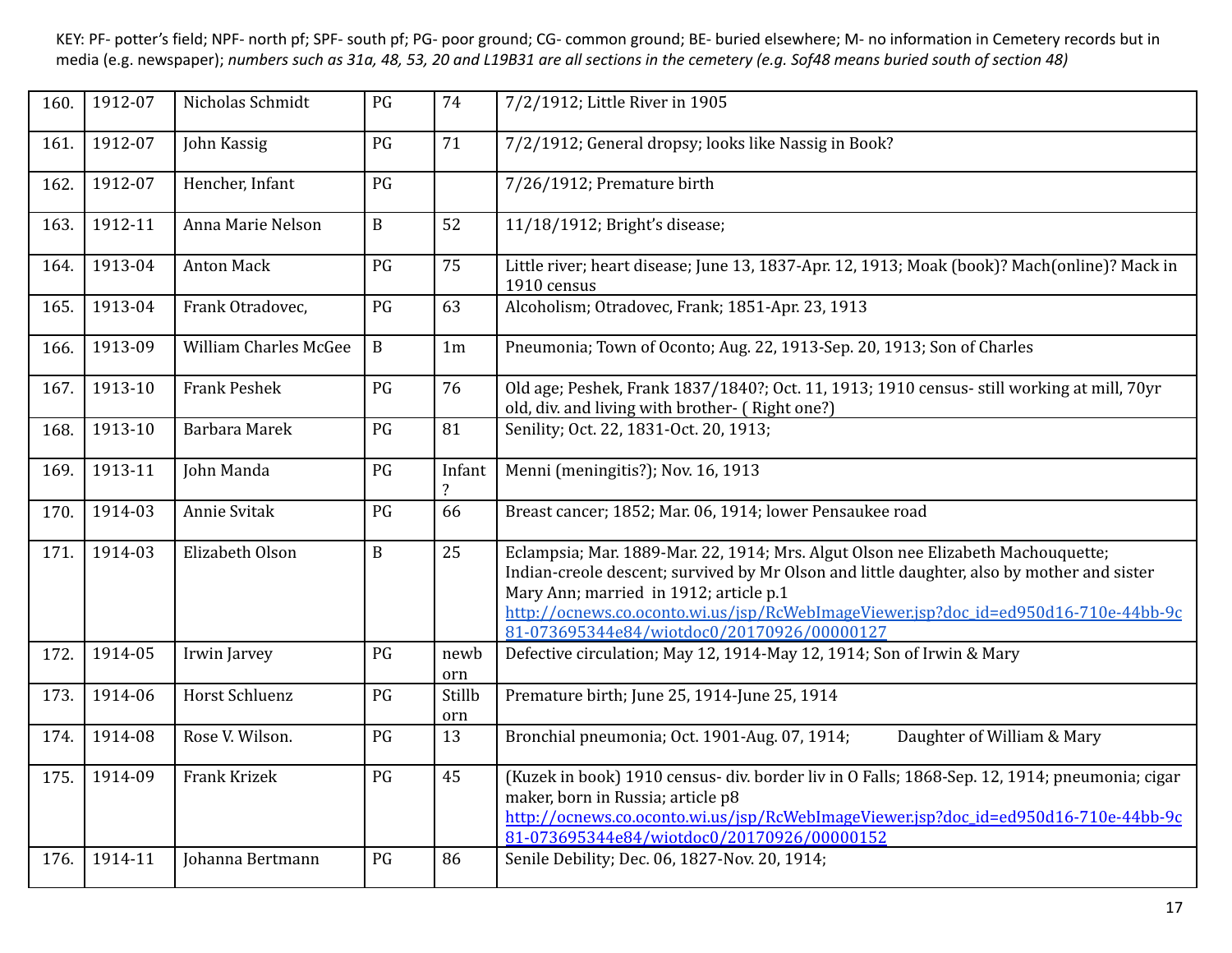| 177. | 1915-07 | Carl Esplant         | PG           | 35                     | Carcinoma of stomach; 1880-July 14, 1915;                                                                                                                                                                                                                  |
|------|---------|----------------------|--------------|------------------------|------------------------------------------------------------------------------------------------------------------------------------------------------------------------------------------------------------------------------------------------------------|
| 178. | 1915-09 | Louis J. Kennedy     | PG           | 74                     | Bright's disease; Mar. 09, 1841-Sep. 28, 1915                                                                                                                                                                                                              |
| 179. | 1915-10 | James Goldridge      | PG           | 76                     | Old age; 1839-Oct. 06, 1915; border w Couillard's; County paid for his boarding (in 1910)<br>anyway); 1910 article p8<br>http://ocnews.co.oconto.wi.us/jsp/RcWebImageViewer.jsp?doc_id=6a53abdd-c4ba-4da3-80<br>89-2ff47aa857c0/wiotdoc0/20190115/00000021 |
| 180. | 1915-11 | William Leopold      | PG           | 59                     | Pernicious anemia; Apr. 24, 1864?/1856?(census)-Nov. 01, 1915                                                                                                                                                                                              |
| 181. | 1915-12 | Joseph Svitak        | PG           | 72                     | Apr. 24, 1843-Dec. 22, 1915; chronic defense nephritis                                                                                                                                                                                                     |
| 182. | 1916-02 | Louis Edward Riemer, | $\, {\bf B}$ | Prem<br>ature<br>birth | Premature birth; Feb. 17, 1916-Feb. 17, 1916                                                                                                                                                                                                               |
| 183. | 1916-04 | Fred Johnson         | PG           | 40                     | May 01, 1875-Apr. 18, 1916; tuberculosis; Musician; article p2<br>http://ocnews.co.oconto.wi.us/jsp/RcWebImageViewer.jsp?doc_id=d504481f-d5f2-4c4f-bd9<br>9-b88550b30575/wiotdoc0/20160319/00000018                                                        |
| 184. | 1916-05 | <b>Frank Poland</b>  | PG           | Adult;<br>older?       | May 18, 1916; cancer;                                                                                                                                                                                                                                      |
| 185. | 1916-05 | Johnson, J.P.C.      | PG           | stillbo<br>rn          | May 30, 1916; Daughter of John P. & Minnie                                                                                                                                                                                                                 |
| 186. | 1916-05 | Butler, Infant       | PG           | stillbo<br>rn          | May 31, 1916; Son of Bertha Butler; grandson of Alsina Butler (prob))                                                                                                                                                                                      |
| 187. | 1917-02 | Rudolph Klantil      | PG           | 48                     | Feb. 01, 1917; Aged 48 years; pulmonary tuberculosis; looks like Klantic in book;                                                                                                                                                                          |
| 188. | 1917-03 | Paul McTavish        | PG           | 32                     | Massavich in book; Mar. 13, 1917; skull fracture; Wabeno; immigrant; parents lived in old<br>country<br>http://ocnews.co.oconto.wi.us/jsp/RcWebImageViewer.jsp?doc_id=d504481f-d5f2-4c4f-bd9<br>9-b88550b30575/wiotdoc0/20160319/00000063                  |
| 189. | 1917-05 | Johnson, Infant      | PG           | stillbo<br>rn          | Apr. 30, 1917-May 01, 1917; Daughter of John & Minnie                                                                                                                                                                                                      |
| 190. | 1917-06 | Adolph Grade         | PG           | Prem<br>ature<br>birth | June 24, 1917; August Grade; Little River; note-couldn't find anything about them or<br>neighbors in the 1910 census- were they all missed?                                                                                                                |
| 191. | 1917-07 | Adam Jarvis          | PG           | stillbo<br>rn          | July 16, 1917; from city of Oocnto;                                                                                                                                                                                                                        |
| 192. | 1918-08 | John Atkinson        | PG           | 68?                    | b. Oct. 09, 1899? B. 1845? b.1850?-Aug. 14, 1918; cancer; probably a border at Kelly boarding<br>house on bridge street? Article- Care bill denied;                                                                                                        |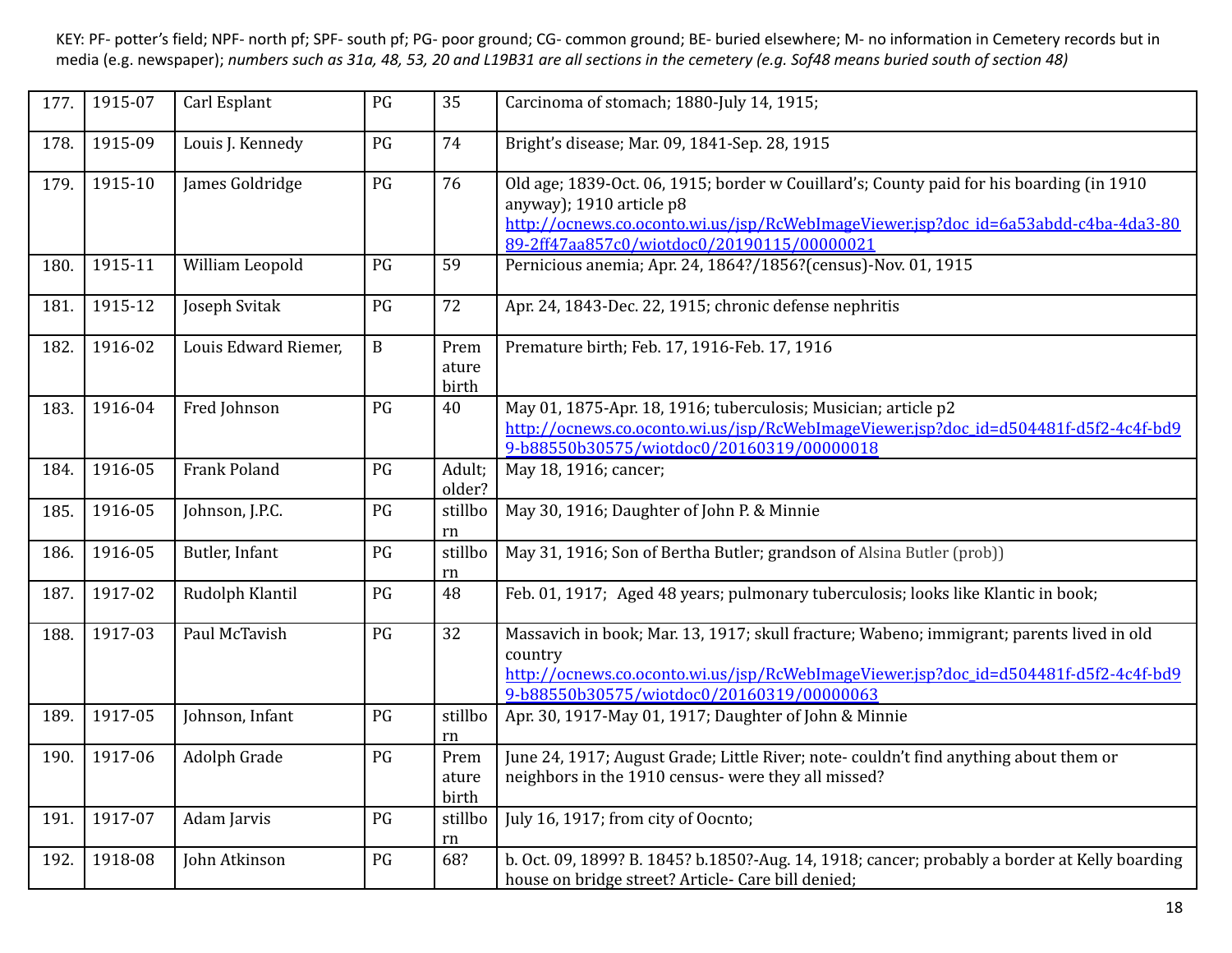|      |         |                        |                             |               | http://ocnews.co.oconto.wi.us/jsp/RcWebImageViewer.jsp?doc_id=ed950d16-710e-44bb-9c<br>81-073695344e84/wiotdoc0/20170926/00000120 p1;                                                                                                                                                                                                                                                                                                                                                                                                                        |
|------|---------|------------------------|-----------------------------|---------------|--------------------------------------------------------------------------------------------------------------------------------------------------------------------------------------------------------------------------------------------------------------------------------------------------------------------------------------------------------------------------------------------------------------------------------------------------------------------------------------------------------------------------------------------------------------|
| 193. | 1918-08 | Winkler Infant         | <b>B</b> or<br>PG<br>ditto? | stillbo<br>rn | Aug. 22, 1918-Aug. 22, 1918; Son of Fred & Elizabeth; 1910 census living in Gillett; 1920<br>census living in Shawano                                                                                                                                                                                                                                                                                                                                                                                                                                        |
| 194. | 1918-08 | Kittle Infant          | <b>B</b> or<br>PG<br>ditto? | stillbo<br>rn | Aug. 27, 1918-Aug. 27, 1918; Daughter of William & Mary                                                                                                                                                                                                                                                                                                                                                                                                                                                                                                      |
| 195. | 1918-10 | Mina McNeely           | PG                          | 6m            | Daughter of John & Hannah<br>Apr. 25, 1914-Oct. 14, 1918; influenza;                                                                                                                                                                                                                                                                                                                                                                                                                                                                                         |
| 196. | 1918-11 | <b>Billy Brumsikel</b> | Pauper<br>s? faint<br>ink   |               | Nov. 24, 1918; Obstruction of Bowels; Marinette; web info-Stone? and Death Certificate state<br>name as "Joe Don't Go Home"; also listed as "Dontgohome, Joe" in our book                                                                                                                                                                                                                                                                                                                                                                                    |
| 197. | 1919-05 | Vida Helen Thornton    | B? too<br>faint to<br>read  |               | 2/6/1891-May 26, 1919; Escanaba; obstruction of bowels; Canada; Michigan Death records-<br>Name-Vida Helen Thornton; Mother-Nellie Price; Father-Jos. McLelland; Birth- abt 1891<br>Canada; Death-26 May 1919 Escanaba, Delta, Michigan                                                                                                                                                                                                                                                                                                                      |
| 198. | 1919-06 | Phillip Huebner        | $\mathbf B$                 | 70-80         | 1849/1838?-June 14, 1919; Abt. Age 70 yrs.: Wife died in Germany; arteriosclerosis;<br>http://ocnews.co.oconto.wi.us/jsp/RcWebImageViewer.jsp?doc_id=6a53abdd-c4ba-4da3-80<br>89-2ff47aa857c0/wiotdoc0/20161010/00000056 p1; application for liquor license                                                                                                                                                                                                                                                                                                  |
| 199. | 1919-08 | Pearl Wooly            | B                           | 35            | Jan. 06, 1884-Aug. 31, 1919; Aged 35 yrs. 8 mos. 25 days; hemiplegia; 1910 census- Niece of<br>George Glynn-living with the Glynn family in town of Oconto; 1900 census-Name:<br>Pearl<br>Wooley [Pearl Woolen] [Pearl Malancy] Age: 16 Birth Date: Dec 1883<br>Birthplace: Michigan, USA Home in 1900: Tomahawk, Lincoln, Wisconsin Ward of City: 3d<br>Street: Wisconsin Avenue Relation to Head of House: Daughter Father's Name: Gerome<br>Malancy Father's Birthplace: New York, USA Mother's Name: Lesa Malancy<br>Mother's Birthplace: Wisconsin, USA |
| 200. | 1920-03 | Minor Quennman         | Pauper<br>ground<br>; faint | 71            | Apr. 08, 1849-Mar. 30, 1920; bowel obstruction; Minor Quennman- too faint to read; 1920<br>census (1/5/1920) - Minor Quennman border at Gale Street Boarding House                                                                                                                                                                                                                                                                                                                                                                                           |
| 201. | 1920-04 | Minnie Lacy            | $B$ ?<br>faint              | 70            | Apoplexy; 1850-Apr. 18, 1920; sister of Joseph & Tawson Dunton; widow McDonald st.                                                                                                                                                                                                                                                                                                                                                                                                                                                                           |
| 202. | 1920-05 | Fred Modrow            | B                           | 56            | May 31, 1920; 1920 census- 1/7/1920, Main St 56 yrs old, single                                                                                                                                                                                                                                                                                                                                                                                                                                                                                              |
| 203. | 1920-08 | <b>Brown Infant</b>    | Pauper<br>${\bf S}$         | infant        | Aug. 27, 1920-Aug. 28, 1920; Son of Eva Brown; Malformation; also Eva LeBrun<br>https://www.familysearch.org/tree/person/details/LDK7-B08; married Leo Mineau;<br>https://www.familysearch.org/tree/pedigree/landscape/9V2B-R2T                                                                                                                                                                                                                                                                                                                              |
| 204. | 1920-11 | Julia McGee            | Pauper<br>$s$ ?             |               | 1838-Nov. 19, 1920; hemiplegia;                                                                                                                                                                                                                                                                                                                                                                                                                                                                                                                              |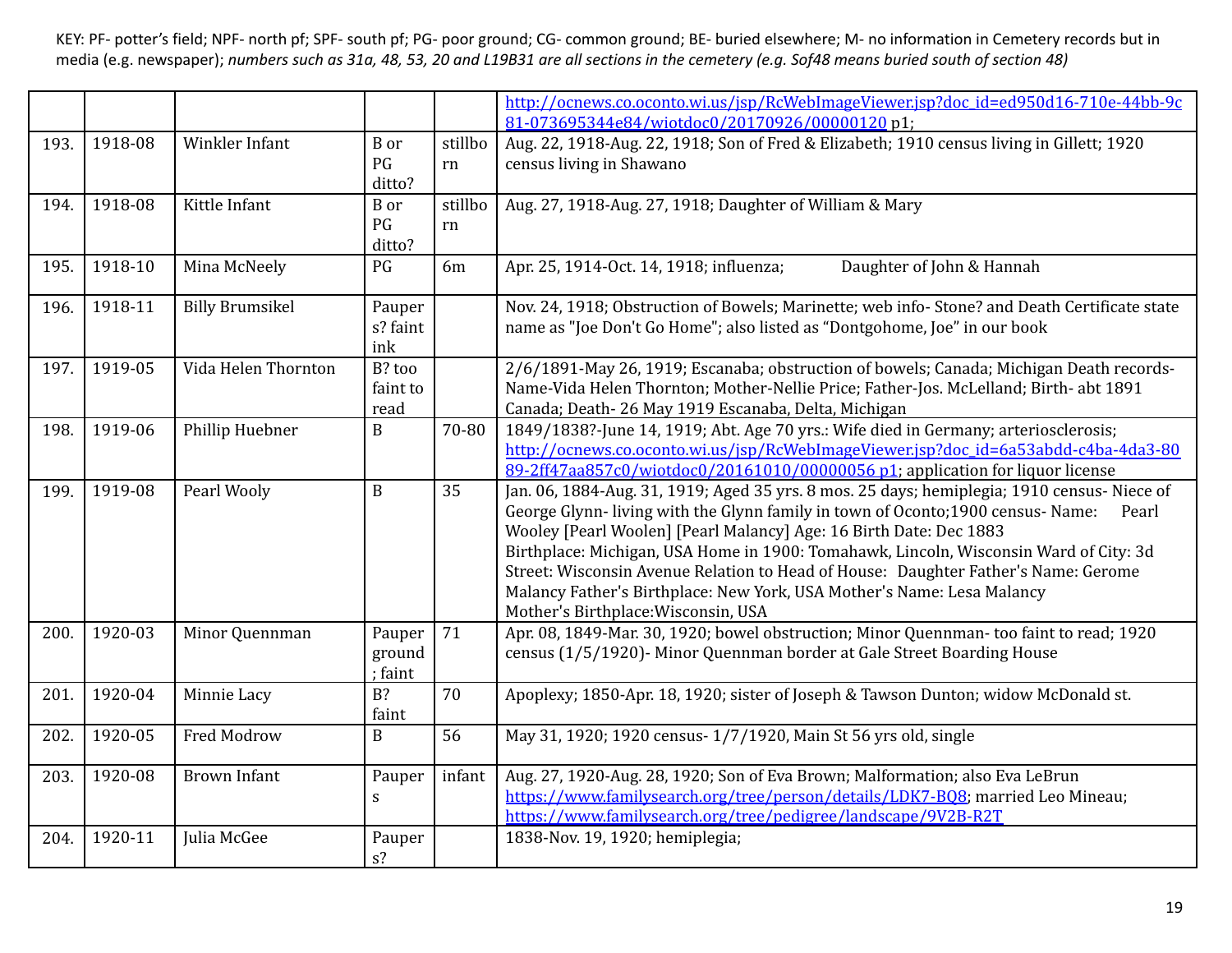|      |         |                   | Faint<br>ink |    |                                                                                                                                                                                                                                                                                                                                                                                                                                                                                                                                                    |
|------|---------|-------------------|--------------|----|----------------------------------------------------------------------------------------------------------------------------------------------------------------------------------------------------------------------------------------------------------------------------------------------------------------------------------------------------------------------------------------------------------------------------------------------------------------------------------------------------------------------------------------------------|
| 205. | 1921-10 | Sumner C. French, | Pauper       |    | Oct. 21, 1921; Jan 21 1921???; Bright's disease; possibly Sumner French (66) from                                                                                                                                                                                                                                                                                                                                                                                                                                                                  |
|      |         |                   | S            |    | Armstrong?; son's name was Sumner F French                                                                                                                                                                                                                                                                                                                                                                                                                                                                                                         |
| 206. | 1922-10 | Daniel Campe      | PG           |    | Oct. 14, 1922; suicide hanging;                                                                                                                                                                                                                                                                                                                                                                                                                                                                                                                    |
| 207. | 1923-03 | George Farquhar   | PG           | 72 | 1851-Mar. 10, 1923; Aged 72 Years; heart trouble; sometimes Farquer;<br>http://ocnews.co.oconto.wi.us/jsp/RcWebImageViewer.jsp?doc_id=55b3276a-6141-48fd-8bf<br>0-7f85e855983a/wiotdoc0/20150710/00000015 p6; lived at Wifred Noel boarding house<br>(Poor House) on Gale St; 27 people; 2 parents, 5 kids, mother & stepfather; 18 borders incl<br>George; had lived in Couillardville;<br>family tree info:<br>https://www.ancestrylibrary.com/family-tree/person/tree/12168587/person/-263170905/<br>facts? phsrc=Pdk215& phstart=successSource |
| 208. | 1923-12 | Albert Voeltz     | PG           | 71 | Dec. 25, 1850-Dec. 03, 1923; pneumonia; also lived at Noel poor house; bro-in-law Charles<br>Sellman (Zellman) also lived there, he died 1 month before, buried at N2/3 of L3B4; is there a<br>stone there? Stepmom Mary also lived there.<br>http://ocnews.co.oconto.wi.us/jsp/RcWebImageViewer.jsp?doc_id=55b3276a-6141-48fd-8bf<br>0-7f85e855983a/wiotdoc0/20150710/00000049; p7                                                                                                                                                                |
| 209. | 1924-07 | Herman Wendle     | PG           | 72 | Apr. 05, 1852-July 08, 1924; article p1;<br>http://ocnews.co.oconto.wi.us/jsp/RcWebImageViewer.jsp?doc_id=55b3276a-6141-48fd-8bf<br>0-7f85e855983a/wiotdoc0/20150710/00000084                                                                                                                                                                                                                                                                                                                                                                      |
| 210. | 1924-10 | Nels Bensen,      | PG           | 84 | Mar. 14, 1840-Oct. 19, 1924; poor house; blind; came from Norway 8 yrs. ago;<br>http://ocnews.co.oconto.wi.us/jsp/RcWebImageViewer.jsp?doc_id=17dded7f-1d07-44e5-afe<br>9-7d9cd375f7cd/wiotdoc0/20150710/00000099 p.5;                                                                                                                                                                                                                                                                                                                             |
| 211. | 1925-02 | Mary Farquhar     | PG           | 79 | Oct. 01, 1845-Feb. 25, 1925; stepmother of George; had lived in Couillardville; family tree info:<br>https://www.ancestrylibrary.com/family-tree/person/tree/12168587/person/-226230859/<br>facts                                                                                                                                                                                                                                                                                                                                                  |
| 212. | 1925-03 | Ogden Pierce.     | PG           | 75 | Aug. 1849-Mar. 12, 1925; Aged 75 yrs. 8 mos; heart failure;<br>http://ocnews.co.oconto.wi.us/jsp/RcWebImageViewer.jsp?doc_id=17dded7f-1d07-44e5-afe<br>9-7d9cd375f7cd/wiotdoc0/20150807/00000009 p.6;                                                                                                                                                                                                                                                                                                                                              |
| 213. | 1925-05 | Mathew Freeman    | PG           | 84 | May 1841-May 31, 1925; stomach cancer (T.B. in book??);<br>http://ocnews.co.oconto.wi.us/jsp/RcWebImageViewer.jsp?doc_id=6a53abdd-c4ba-4da3-80<br>89-2ff47aa857c0/wiotdoc0/20150801/00000032 p.4;                                                                                                                                                                                                                                                                                                                                                  |
| 214. | 1925-12 | Jacob Cress       | PG           | 84 | Nov. 24, 1841-Dec. 13, 1925; also border at Noel "poor house";                                                                                                                                                                                                                                                                                                                                                                                                                                                                                     |
| 215. | 1926-04 | Alfred Hibbard    | PG           | 73 | Mar. 10, 1853-Apr. 10, 1926; 1910/20 cesus'; possible same people- an Alfred lived in<br>Gillett(1910) and an Alfred lived in Oconto Falls (1920)                                                                                                                                                                                                                                                                                                                                                                                                  |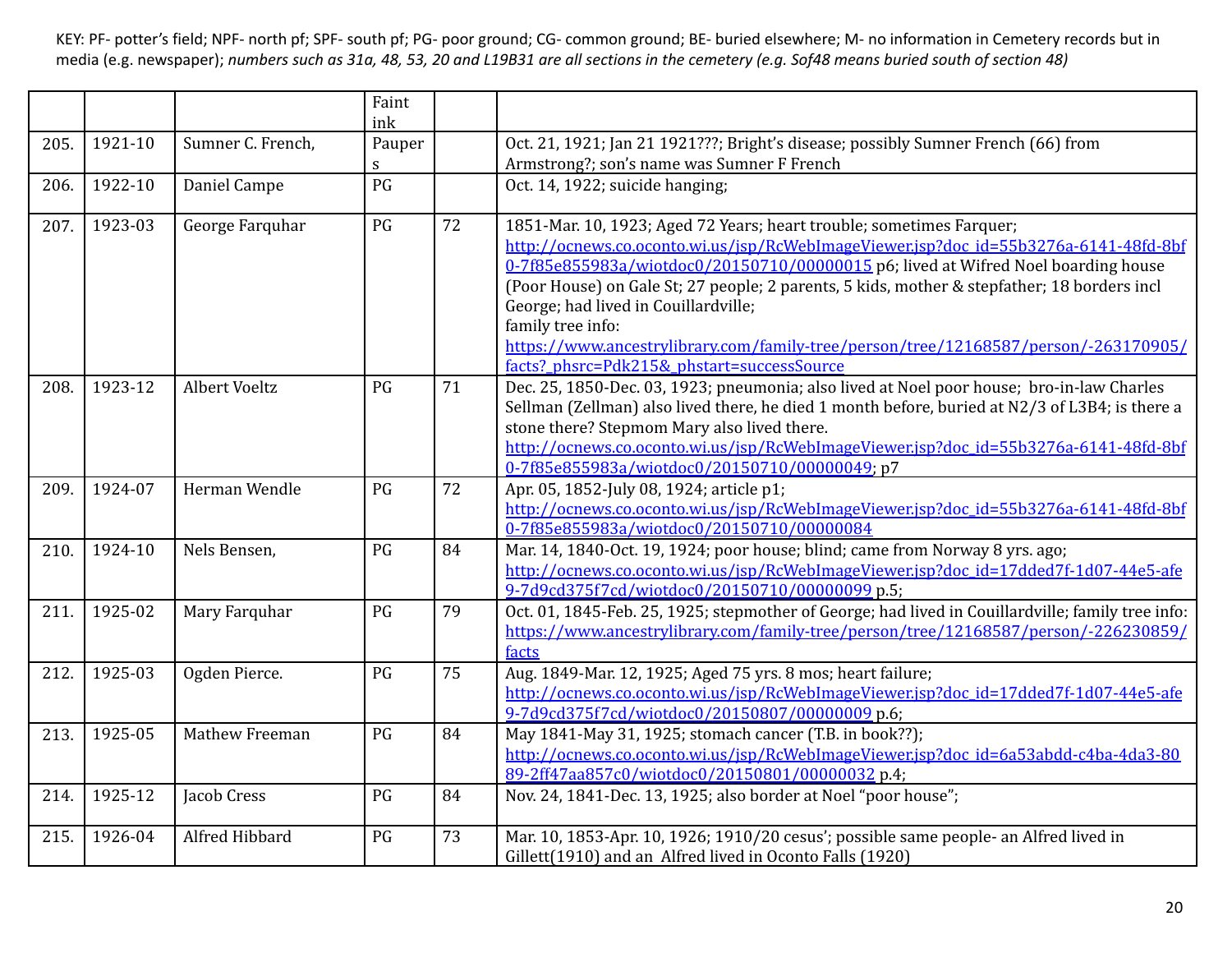| 216. | 1926-08 | Theodore Urbanz    | PG             | 76     | Aug. 05, 1926; Aged 76 years; Urbanz in US Immigration doc and Urbany in newspapers??<br>b.1850; naturalized in Oconto 1914;<br>https://www.familysearch.org/ark:/61903/1:1:YKP7-M5T;<br>http://ocnews.co.oconto.wi.us/jsp/RcWebImageViewer.jsp?doc_id=eeef67c2-bb13-412c-9e2<br>a-552ce5c6e346/wiotdoc0/20160314/00000033 p1;<br>article 2 p1;<br>http://ocnews.co.oconto.wi.us/jsp/RcWebImageViewer.jsp?doc_id=eeef67c2-bb13-412c-9e2<br>a-552ce5c6e346/wiotdoc0/20160314/00000049                                                                                                                                                                                                                                                                                                                                                                                                                                                                                                                                                                                                                                                                       |
|------|---------|--------------------|----------------|--------|------------------------------------------------------------------------------------------------------------------------------------------------------------------------------------------------------------------------------------------------------------------------------------------------------------------------------------------------------------------------------------------------------------------------------------------------------------------------------------------------------------------------------------------------------------------------------------------------------------------------------------------------------------------------------------------------------------------------------------------------------------------------------------------------------------------------------------------------------------------------------------------------------------------------------------------------------------------------------------------------------------------------------------------------------------------------------------------------------------------------------------------------------------|
| 217. | 1927-01 | James Jorgenson,   | $P-P$ ;<br>pg? | 64     | May 16, 1862-Jan. 15, 1927; May 16, 1862-Jan. 15, 1927; nespapers.com info: Name:James<br>JORGENSON; Jorgenson; Gender: Male; Death Age: 64; Birth Date: abt 1863; Residence Place:<br>OCONTO, Wis.; Death Date: Abt 1927; Obituary Date: 19 Jan 1927; Obituary Place:<br>Green<br>Bay, Wisconsin, United States of America; died of paralysis; an inmate of the "Oconto Home for<br>the Poor"; SISTER Mrs Rasmussen in Oconto Falls<br>https://www.newspapers.com/clip/74827026/obituary-for-james-jorgenson-jorgenson/                                                                                                                                                                                                                                                                                                                                                                                                                                                                                                                                                                                                                                   |
| 218. | 1928-02 | Halton, Infant     | PG             | infant | Feb. 02, 1928; Daughter of John & Elsie                                                                                                                                                                                                                                                                                                                                                                                                                                                                                                                                                                                                                                                                                                                                                                                                                                                                                                                                                                                                                                                                                                                    |
| 219. | 1928-08 | Morgan Hanson      | Poor           | 89     | Aug 6 1928; hard to read and not in online records; Reg of Deeds, Laurie Wusterbarth located<br>him; My email; From: pete and patty <1petepat@gmail.com><br>Sent: Wednesday, March 31, 2021 7:50 PM; To: Laurie Wusterbarth<br><laurie.wusterbarth@co.oconto.wi.us>; Hope you don't mind another one. Mary m?? Hansen?<br/>Aug 6 1928; hard to read and not in website records? But the website does have this:<br/>Lemorand, Melba M. Aug. 06, 1928 "Hansen". Here is a copy of the Book. She is #464. Thanks<br/>Laurie, Gabe; Her Response; On Thu, Apr 1, 2021, 10:34 AM Laurie Wusterbarth<br/><laurie.wusterbarth@co.oconto.wi.us> wrote: No worries at all, Gabe! I'm happy to help .I<br/>have a Morgan Hanson who died on 8-6-1928an 89 year old male who is buried in the<br/>Evergreen Cemetery. Could that be your decedent? If you have a date of birth, I could confirm<br/>for you.<br/>My reply; Hey Laurie. Thanks. That's it. I never would have guessed that the first name was<br/>Morgan but now that you found him I can see it. Have a great Easter, Gabe</laurie.wusterbarth@co.oconto.wi.us></laurie.wusterbarth@co.oconto.wi.us> |
| 220. | 1928-09 | Valcoz Kubovec     | 31A;<br>pg     | 73     | 1855-Sep. 11, 1928; Aged 73 years; skull fracture; city street sweeper worker hit by auto<br>while working; https://www.newspapers.com/clip/95284032/james-kubovac/<br>https://www.newspapers.com/clip/95284214/james-kubovec/                                                                                                                                                                                                                                                                                                                                                                                                                                                                                                                                                                                                                                                                                                                                                                                                                                                                                                                             |
| 221. | 1928-11 | Henry Wilson,      | PG             | 38?    | Apr. 07, 1890-Nov. 15, 1928; Pensaukee; b. 1897 (1920 census); commercial fisherman;<br>accidental drowning, but he was an "expert swimmer"; PG articles;<br>https://www.newspapers.com/clip/101670719/henry-wilson-obituary/                                                                                                                                                                                                                                                                                                                                                                                                                                                                                                                                                                                                                                                                                                                                                                                                                                                                                                                              |
| 222. | 1928-12 | Mary Wilson,       | PG             | older  | Dec. 16, 1928; Pensaukee; 2 Mary Wilsons in Pensaukee                                                                                                                                                                                                                                                                                                                                                                                                                                                                                                                                                                                                                                                                                                                                                                                                                                                                                                                                                                                                                                                                                                      |
| 223. | 1932-02 | R. Monette, Infant | PG             | infant | Feb. 09, 1932                                                                                                                                                                                                                                                                                                                                                                                                                                                                                                                                                                                                                                                                                                                                                                                                                                                                                                                                                                                                                                                                                                                                              |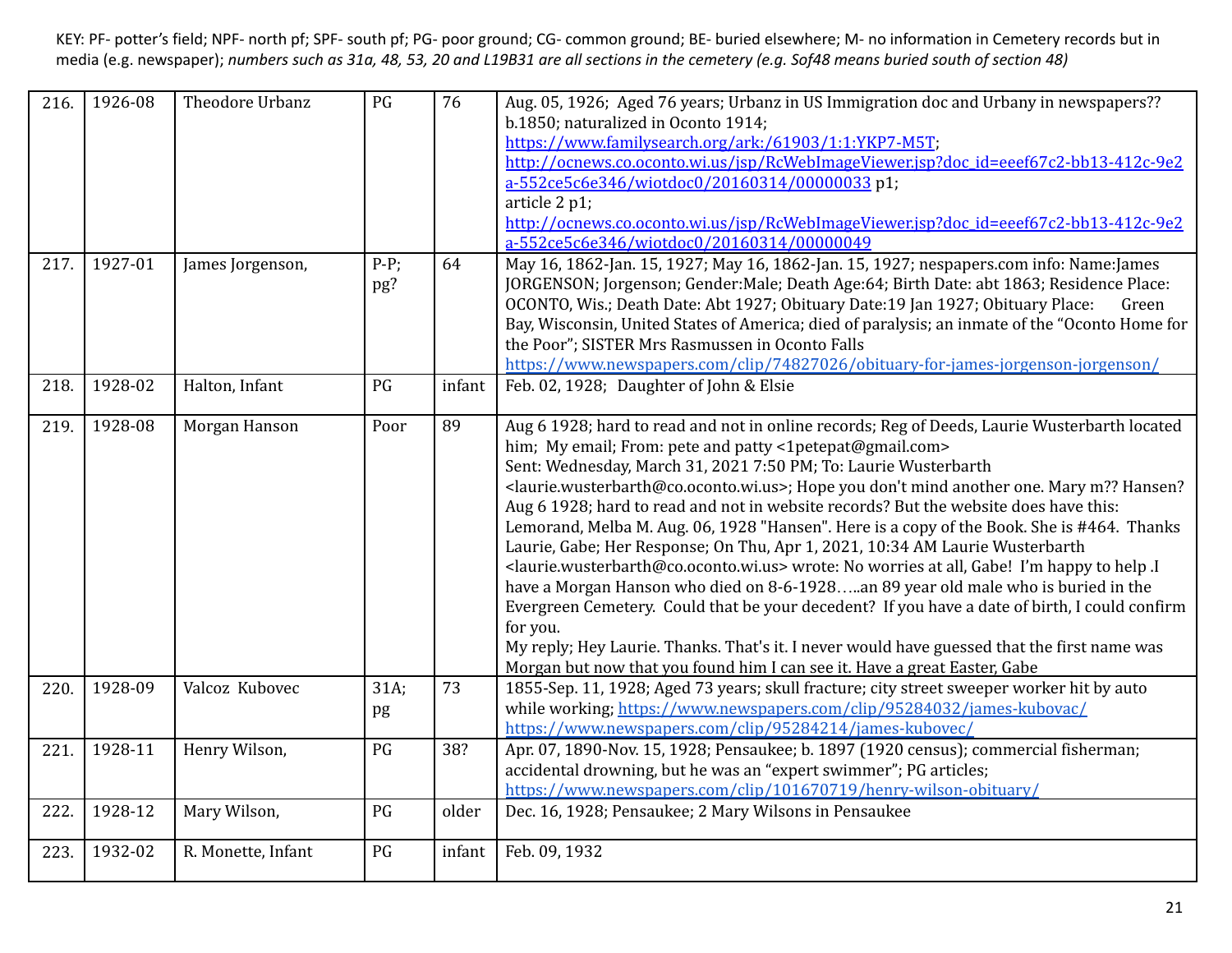| 224. | 1933-04 | John Schafer;                | $\, {\bf B}$                                                          | infant        | Apr. 02, 1933-Apr. 02, 1933; Son of John & Mary Schafer (census spelling); Schaffer?                                                                                                                                                                                                                                                                                                                                                                                                                                                                                                                                                                                                                                                                                                                                   |
|------|---------|------------------------------|-----------------------------------------------------------------------|---------------|------------------------------------------------------------------------------------------------------------------------------------------------------------------------------------------------------------------------------------------------------------------------------------------------------------------------------------------------------------------------------------------------------------------------------------------------------------------------------------------------------------------------------------------------------------------------------------------------------------------------------------------------------------------------------------------------------------------------------------------------------------------------------------------------------------------------|
| 225. | 1933-10 | Albert Krueger               | PG                                                                    | 26            | Krueger, AlbertJan. 06, 1907-Oct. 14, 1933; typhoid fever<br>http://ocnews.co.oconto.wi.us/isp/RcWebImageViewer.jsp?doc_id=9e95c738-dce7-4ce2-80b<br>1-6af4047e3334/wiotdoc0/20180108/00000075 p6;                                                                                                                                                                                                                                                                                                                                                                                                                                                                                                                                                                                                                     |
| 226. | 1934-08 | Peter Mach                   | PG                                                                    | 57            | Mach, Peter; Oct. 12, 1867-Aug. 13, 1934; killed by hit and run driver; Spruce; Press Gazette<br>article; https://www.newspapers.com/clip/101670208/peter-mach-hit-and-run/                                                                                                                                                                                                                                                                                                                                                                                                                                                                                                                                                                                                                                            |
| 227. | 1936-02 | Harry Folstad                | PG                                                                    | 68,<br>71?    | 1865-Feb. 09, 1936; Born in Norway; 1910 census- occupation chopper, clearing lands;<br>asthma                                                                                                                                                                                                                                                                                                                                                                                                                                                                                                                                                                                                                                                                                                                         |
| 228. | 1936-05 | Edward Judkins,              | $\, {\bf B}$                                                          | 65            | Judkins, Edward; Cancer and/or pneumonia; May 17, 1866-May 07, 1936;<br>1930 census-Armstrong, Oconto, Wisconsin, United States; age 64; Widowed<br>Race: White Birth Year (Estimated): 1866; Birthplace: Wisconsin (Little Suamico); Father's<br>Birthplace: New York; Mother's Birthplace: Wisconsin; Border;<br>http://ocnews.co.oconto.wi.us/jsp/RcWebImageViewer.jsp?doc_id=6a53abdd-c4ba-4da3-80<br>89-2ff47aa857c0/wiotdoc0/20170925/00000030p8<br>https://www.newspapers.com/clip/101670023/obituary-for-ed-judkins-aged-69/<br>born in little suamico, 1866, Father of Mrs O (Perle) Woodworth; Perle (Judkins) Woodworth<br>was Chief Oren Woodworth's and Lavonne Brown's Grandmother, so Ed Judkins was their Gr<br>Grandfather; family tree-https://www.familysearch.org/tree/pedigree/landscape/LRRJ-V6X |
|      | 1936-06 | <b>BEGIN BOOK 2</b>          |                                                                       |               | THE FOLLOWING LIST OF NAMES ARE FOUND IN THE EVERGREEN BOOK #2                                                                                                                                                                                                                                                                                                                                                                                                                                                                                                                                                                                                                                                                                                                                                         |
| 229. | 1936-10 | Lyle N. Ness                 | $\mathbf{B}$                                                          | stillbo       | Ness, Lyle N.; Oct. 10, 1936-Oct. 13, 1936; stillborn; Son of Melvin & Julia; Lena; 1940 census                                                                                                                                                                                                                                                                                                                                                                                                                                                                                                                                                                                                                                                                                                                        |
|      |         |                              |                                                                       | rn            | living on Cherry St, Green Bay;                                                                                                                                                                                                                                                                                                                                                                                                                                                                                                                                                                                                                                                                                                                                                                                        |
| 230. | 1936-12 | Herbert F. Dunton,           | $\mathbf B$                                                           | 75            | Oct. 15, 1871-Dec. 05, 1936; anemia; border at Wm O'Connors at 341 Pecor st; article in<br>PressGaz https://www.newspapers.com/clip/101669857/herbert-dunton/                                                                                                                                                                                                                                                                                                                                                                                                                                                                                                                                                                                                                                                          |
| 231. | 1937-02 | Harold Girard Jr             | B; not<br><sub>on</sub><br>web;<br>prob<br>Sof $20$ ;<br>baby<br>plot |               | 2/10/1937; Harold and Mae (Mace? Mae Minnie); malnutrtion; in book but not on web; son of<br>Harold and Mae Minnie, first of 8; Harold and Luella (H's sister; H Jr's aunt) are buried in 53a;<br>s56r56; Mae (McNulty) Treptow's Uncle, her mother Mary's brother; CH 11 TV, Th. DEC 10,<br>2020 news report- they interviewed May and her mom. Her mom knew the area in which he<br>was buried so in this case a blank entry was definitely a PF burial, Sof20 Baby Plot area                                                                                                                                                                                                                                                                                                                                        |
| 232. | 1937-07 | <b>Shirley Mae LaFortune</b> | $\, {\bf B}$                                                          | infant        | July 09, 1937-July 09, 1937; prolapsed cord; Daughter of Calvin & Esther                                                                                                                                                                                                                                                                                                                                                                                                                                                                                                                                                                                                                                                                                                                                               |
| 233. | 1937-09 | Packard, Infant              | $\mathbf B$                                                           | prem<br>ature | Sep. 06, 1937-Sep. 06, 1937; premature birth; Daughter of James & Anna                                                                                                                                                                                                                                                                                                                                                                                                                                                                                                                                                                                                                                                                                                                                                 |
| 234. | 1938-03 | Ivan Carson                  | $\, {\bf B}$                                                          | stillbo<br>rn | Mar. 25, 1938-Mar. 26, 1938; Son of Ivan & Lily                                                                                                                                                                                                                                                                                                                                                                                                                                                                                                                                                                                                                                                                                                                                                                        |
| 235. | 1938-05 | <b>Joe Turner</b>            | $\, {\bf B}$                                                          | 62            | Turner, Joe; 1876-May 22, 1938; Aged 62 years                                                                                                                                                                                                                                                                                                                                                                                                                                                                                                                                                                                                                                                                                                                                                                          |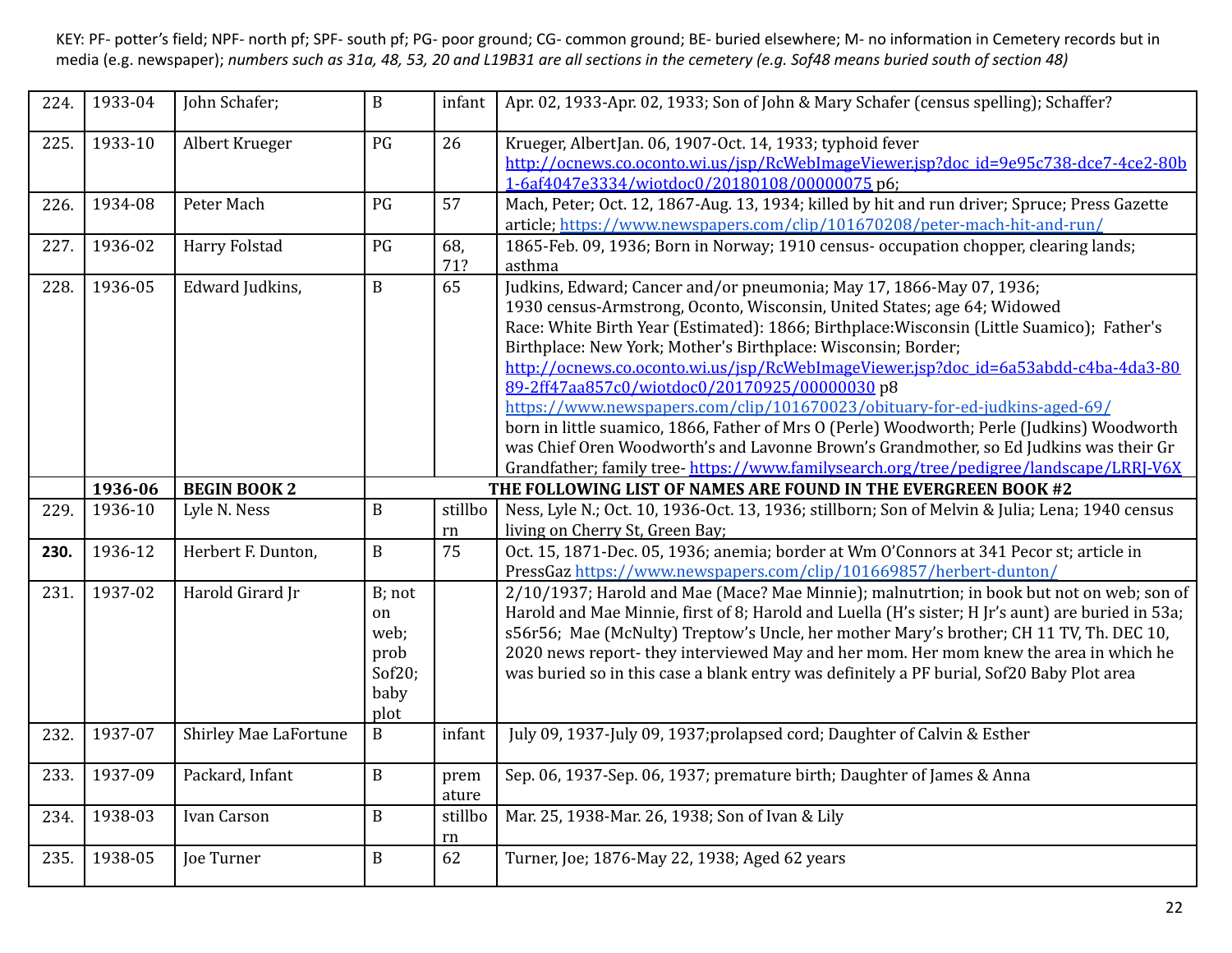| 236. | 1939-09 | Ronald Patenaude     | $\mathbf B$        | $\mathbf{1}$   | Patenaude, Ronald; Aug. 06, 1938-Sep. 06, 1939; Son of Lucian & Margaret                                                                                                                                                                                                                                     |
|------|---------|----------------------|--------------------|----------------|--------------------------------------------------------------------------------------------------------------------------------------------------------------------------------------------------------------------------------------------------------------------------------------------------------------|
| 237. | 1939-11 | Wittkopf, Infant     | $\, {\bf B}$       | 1 <sub>d</sub> | Wittkopf, Infant; Nov. 18, 1939-Nov. 20, 1939                                                                                                                                                                                                                                                                |
| 238. | 1940-01 | Mather Hakola        | PG                 | 53             | Townsend; endocarditis; Jan. 18, 1940;<br>Aged 53 Years; Hakold on website                                                                                                                                                                                                                                   |
| 239. | 1941-03 | John Cook,           | PG                 | 70             | Cook, John; 1871-Mar. 26, 1941; Wabeno; Potowotamie tribe, laona, b<br>1871, https://www.familysearch.org/ark:/61903/1:1:QP3K-4RL5;<br>https://www.familysearch.org/ark:/61903/3:1:3QS7-L9W8-79QD-Z?cc=2761958&personaU<br>rl=%2Fark%3A%2F61903%2F1%3A1%3A7ZMH-BSZM                                          |
| 240. | 1941-04 | Minnie Clute,        | $\mathbf{B}$       | 80             | Clute, Minnie; Apr. 26, 1941; 1940 census, inmate at Peshtigo asylum; sister of William<br>Richter who was the father of Margaret Krueger and the grandfather of Audrey (Krueger)<br>Rietz (mother of Jay Rietz); newspaper.com article 4<br>https://www.newspapers.com/clip/75045349/minnie-clutes-brother/ |
| 241. | 1941-06 | William A. Koster,   | PG                 | 63             | Koster, William A.; Nov. 30, 1877-June 25, 1941; 1940 census- 421 4th street, William, balance<br>and 5 kids, \$90/m rent; wife and son buried at Catholic Cemetery in 1980s                                                                                                                                 |
| 242. | 1941-09 | Clyde Baker,         | PG                 | 67             | Baker, Clyde, (Frank in book); Nov. 06, 1873-Sep. 10, 194; 1940 census; clyde 58 yrs.? b. 1881?<br>same??; 420 mcdonaid st.; laborer with WPA; wife sarah                                                                                                                                                    |
| 243. | 1941-09 | Joyce M Pirlot,      | PG                 | $\mathbf{1}$   | Pirlot, Joyce M.; July 25, 1940-Sep. 14, 1941; Daughter of Edward & Evelyn; little river;                                                                                                                                                                                                                    |
| 244. | 1941-11 | Kenneth Schumar,     | PG                 | 21 hrs         | Schumar, Kenneth; Oct. 18, 1941-Nov. 08, 1941; Son of Kenneth & Alice                                                                                                                                                                                                                                        |
| 245. | 1942-03 | Lucas Infant         | PG                 | stillbo<br>rn  | Lucas, Infant; Mar. 01, 1942-Mar. 01, 1942; Son of Earl & Thula; 1940 census; 512 2nd st; earl<br>and others buried in s43r2&3                                                                                                                                                                               |
| 246. | 1942-03 | James Cook, James    | PG                 | 77             | Cook, James; Sep. 26, 1864-Mar. 12, 1942                                                                                                                                                                                                                                                                     |
|      | 1942-04 | <b>BOOK 2 P 10</b>   |                    |                | BEGINNING IN THE 1940'S, A LOT OF BLANKS AND MORE PFS LISTINGS HAVE STONES AND ARE NOT<br>INCLUDED HERE EVEN THOUGH THEY ARE LISTED AS PG'S/PF'S ETC. IN THE BOOK                                                                                                                                            |
| 247. | 1942-11 | <b>William Brown</b> | B; not<br>on web   | 63             | Nov 5, 1942; 1940 census- hired man on Quirt farm in little river, this is probably him; not on<br>website; b.1879; newspaper.com obit-<br>https://www.newspapers.com/clip/101669228/obituary-for-william-brown/                                                                                             |
| 248. | 1942-12 | Adelbert Aborn       | <b>Block</b><br>31 | 73             | Aborn, Adelbert; Dec. 28, 1942; a "city charge" buried in 31;                                                                                                                                                                                                                                                |
| 249. | 1943-10 | Carson Infant        | Sof20              | Stillb<br>orn  | Carson, Infant; Oct. 30, 1943;                                                                                                                                                                                                                                                                               |
| 250. | 1944-01 | LaMountain Infant    | Sof20              | 0?             | LaMountain, Infant; Jan. 13, 1944                                                                                                                                                                                                                                                                            |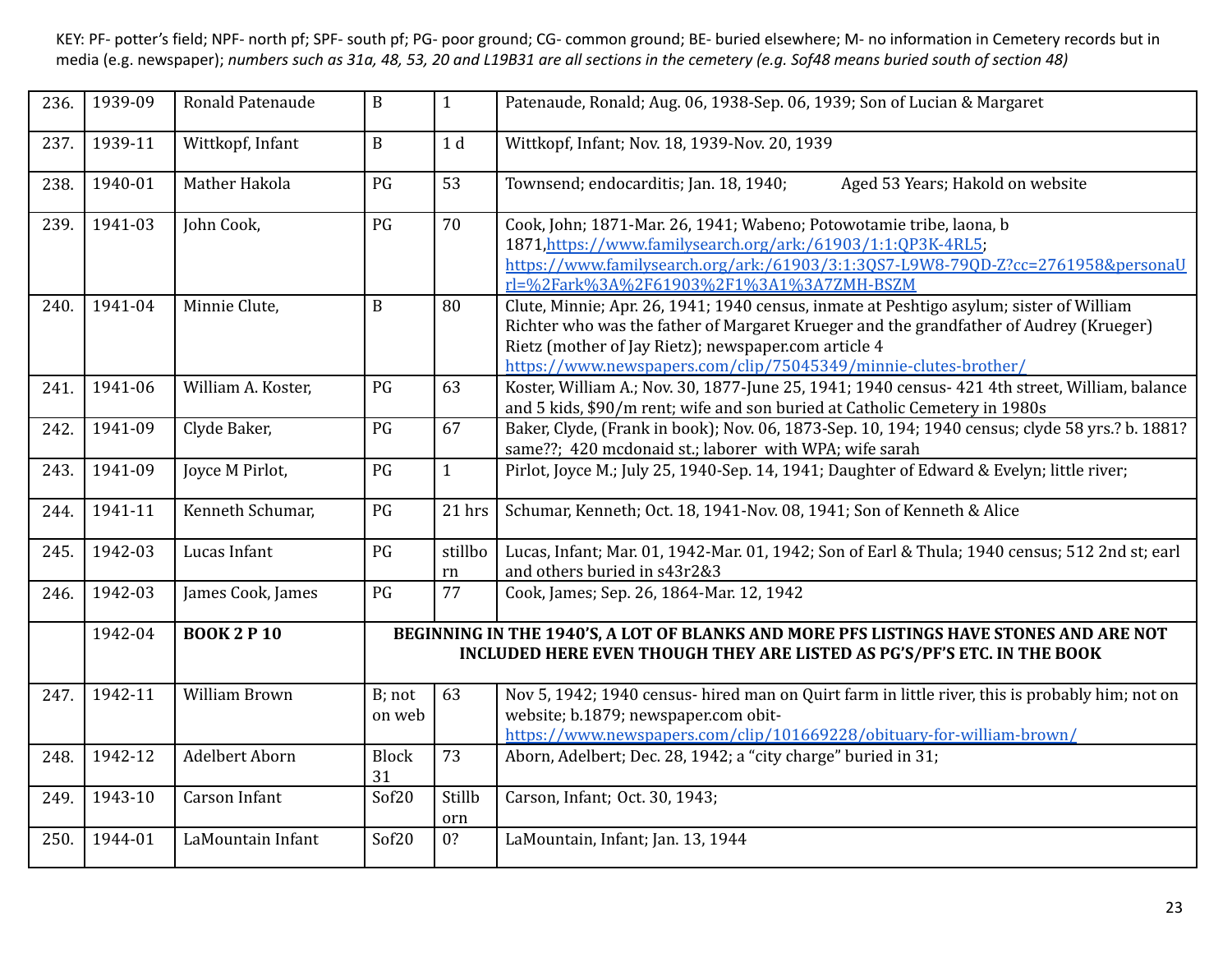| 251. | 1944-06 | Clark Infant                        | $E(S)$ of<br>20          | 0?              | Clark, Infant; June 24, 1944; Mr and Mrs Forest Clark                                                                                                                                                                                                                                        |
|------|---------|-------------------------------------|--------------------------|-----------------|----------------------------------------------------------------------------------------------------------------------------------------------------------------------------------------------------------------------------------------------------------------------------------------------|
| 252. | 1944-12 | Griebler-Wilson Infant              | Sof20                    | 0?              | Wilson-Griebler infant; Dec. 09, 1944                                                                                                                                                                                                                                                        |
| 253. | 1945-01 | Ronald J. Pirlot                    | baby<br>plot             | 2 <sub>m</sub>  | Pirlot, Ronald J.; Oct. 25, 1944-Jan. 23, 1945; Son of Edward & Evelyn                                                                                                                                                                                                                       |
| 254. | 1945-04 | William Seymour                     | Sof20                    | 74              | Seymour, William; May 08, 1870-Apr. 24, 1945;<br>newspaper.com obit-<br>https://www.newspapers.com/clip/101668771/oconto-potters-field/<br>"survivor of Peshtigo Fire"                                                                                                                       |
| 255. | 1945-08 | Jesus Luna                          | Eof20                    | 0?              | 8/19/1945; From Laurie Wusterbarth; "I found Infant Jesus Luna with a DOD of 8-19-1945,<br>he was a stillbirth. "Usual residence" is Hayes County, TX, and race is listed as Spanish.<br>Indicates he is buried in Oconto WInothing else, but does say Gallagher's was the funeral<br>home." |
| 256. | 1946-05 | <b>Charles Rogers</b>               | L19B3<br>$1$ ; pf        | 81              | Apr. 19, 1865-May 27, 1946; Aged 81 yrs. 15 days; maybe lived in<br>Rogers, Charles<br>Chase or Morgan??                                                                                                                                                                                     |
| 257. | 1946-06 | Haag, Infant                        | cg                       | 0?              | Haag, Infant; June 25, 1946; Lena                                                                                                                                                                                                                                                            |
| 258. | 1946-09 | McNeil, Infant                      | pg                       | 0?              | McNeil, Infant; Sep. 25, 1946                                                                                                                                                                                                                                                                |
| 259. | 1946-10 | Ronald Osman                        | pg                       | 3m              | Osman, Ronald;<br>Aug. 11, 1946-Oct. 29, 1946; Son of Harry & Laverne                                                                                                                                                                                                                        |
| 260. | 1948-10 | Otho Johnson,                       | $W(S)$ of<br>48          | 86              | Johnson, Otho; June 14, 1862-Oct. 24, 1948; 1930 census living on Ajax island also Josephus<br>Enders; burial site is "3 f------? West(prob S) of 48; 1940 census?                                                                                                                           |
| 261. | 1948-12 | Walter Cota,                        | cg#4                     | 64              | Cota, Walter; Sep. 27, 1884-Dec. 10, 1948;                                                                                                                                                                                                                                                   |
| 262. | 1949-11 | <b>Belle Jameson</b>                | $\overline{CG}$<br>Sof48 | $\overline{85}$ | Jameson, Belle:<br>Nov. 04, 1949; Peshtigo: Newspaper.com obit-<br>https://www.newspapers.com/clip/101668542/obituary-for-belle-jameson-jameson-aged/                                                                                                                                        |
| 263. | 1949-12 | Clark, Infant                       | CG<br>Sof20              | 0?              | Clark, Infant; Dec. 30, 1949;                                                                                                                                                                                                                                                                |
| 264. | 1950-02 | Adolph Hassinger,                   | CG<br>Sof48              | 85              | Hassinger, Adolph; Jan. 29, 1865-Feb. 18, 1950;<br>patient at Lemay Convalescent Home<br>(Hospital); ; newspaper.com obit-<br>https://www.newspapers.com/clip/101668458/obituary-for-adolph-hassinger-aged-85/                                                                               |
| 265. | 1950-03 | Froehleck, Infant                   | $Cg$ ;<br>sof20          | 0?              | Froehleck, Infant; Mar. 24, 1950; stiles                                                                                                                                                                                                                                                     |
| 266. | 1950-06 | <b>Charlotte Mary</b><br>Huntington | Cg;<br>sof20             | 2 days          | Huntington, Charlotte Mary; June 27, 1950-June 29, 1950; Daughter of Ellsworth & Beatrice;                                                                                                                                                                                                   |
| 267. | 1950-10 | <b>Fred Beckert</b>                 | N(S)<br>of48             | 69              | Beckert, Fred; Nov. 20, 1882-Oct. 20, 1950; Mountain, WI; patient at Lemay Convalescent<br>Home (Hospital); ; newspaper.com obit-<br>https://www.newspapers.com/clip/101668342/obituary-for-fred-beckert-aged-67/                                                                            |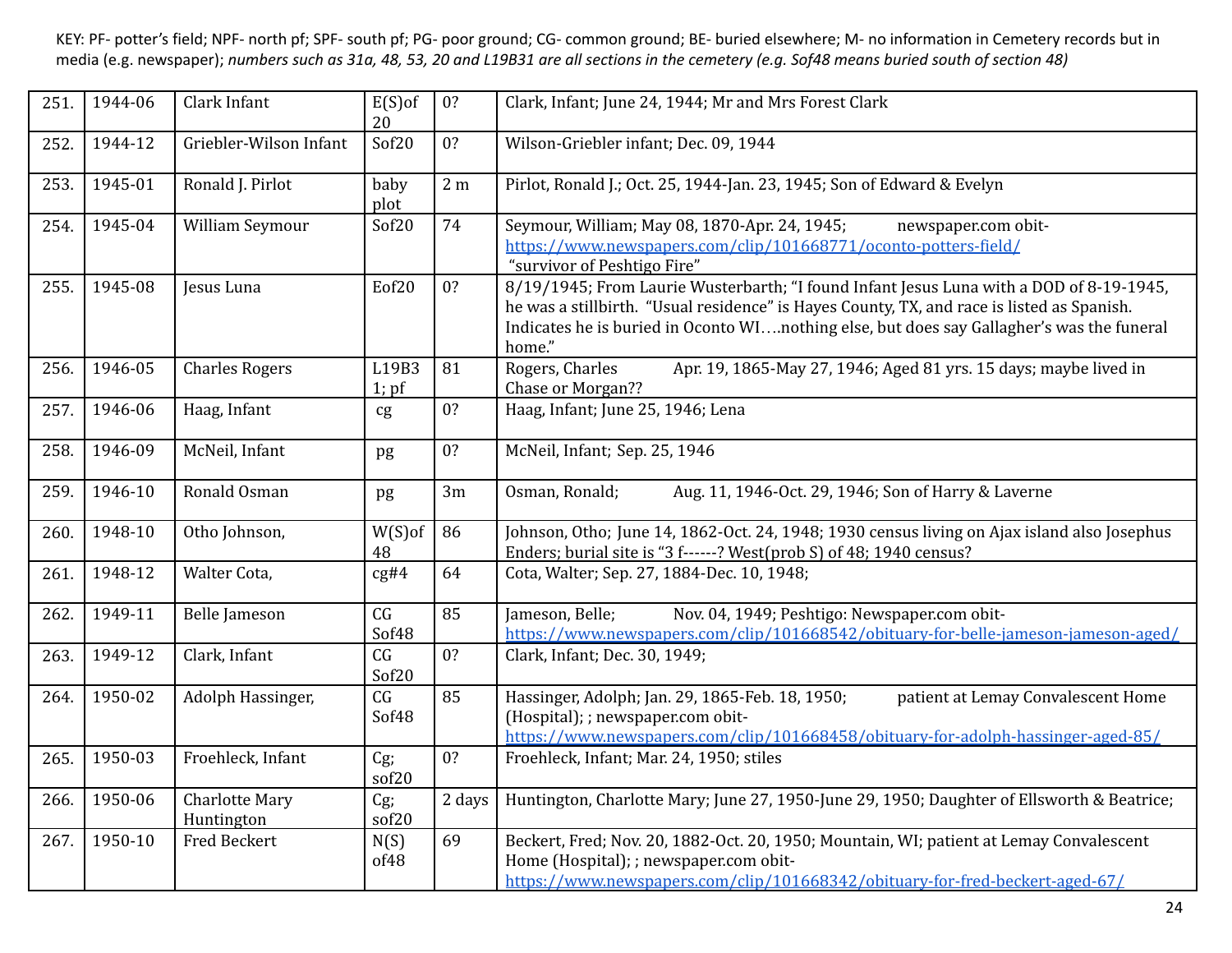| 268. | 1951-08 | Clark, Infant          | Sof20                                                | 0?               | Clark, Infant; Aug. 23, 1951; Mauston?, WI                                                                                                                                                                                                                                                                                                                                                                                                                                                                                                                                    |
|------|---------|------------------------|------------------------------------------------------|------------------|-------------------------------------------------------------------------------------------------------------------------------------------------------------------------------------------------------------------------------------------------------------------------------------------------------------------------------------------------------------------------------------------------------------------------------------------------------------------------------------------------------------------------------------------------------------------------------|
| 269. | 1952-02 | Anderson, Ole          | cg<br>sof48                                          | 87               | Anderson, Ole; Feb. 14, 1952; Peshtigo WI; came from Norway in 1864; worked as a<br>lumberjack; no known survivors; newspaper.com obit-<br>https://www.newspapers.com/clip/101668231/obituary-for-ole-anderson-aged-87/                                                                                                                                                                                                                                                                                                                                                       |
| 270. | 1952-08 | Miller, Mike           | sof48                                                | 69               | Miller, Mike; Mar. 16, 1883-Aug. 01, 1952; wife died in 1942; several stepchildren were only<br>survivors; newspaper.com obit-<br>https://www.newspapers.com/clip/101668180/obituary-for-mike-miller-aged-69/                                                                                                                                                                                                                                                                                                                                                                 |
| 271. | 1953-06 | Robert Knisely         | cg;<br>$N(S)$ of<br>48                               | 71               | Knisely, Robert; Apr. 02, 1882-June 15, 1953; suicide; Stiles; 1940 census-living with and<br>working as a farmhand on the Lloyd Glynn farm in town of Oconto;                                                                                                                                                                                                                                                                                                                                                                                                                |
| 272. | 1955-08 | Walker Infant          | CG31A                                                | 0?               | Walker, Infant Aug. 24, 1955 Aug. 24, 1955<br>Son of Isaac & Mary                                                                                                                                                                                                                                                                                                                                                                                                                                                                                                             |
| 273. | 1955-08 | Pearl Woodworth Fitch  | CG; has<br>a small<br>stone<br>hidden<br>in<br>hedge | 63               | Fitch, Pearl; May 14, 1893-Aug. 02, 1955; Green Bay; PG article- daughter of Edward Judkins,<br>First husband was Oren Woodworth; Perle (Judkins Woodworth) Fitch was Chief Oren<br>Woodworth's and Lavonne Brown's Grandmother, PG article - died while visiting her mother<br>at the Hospital https://www.newspapers.com/clip/101667959/<br>has a small marker stone hidden in hedge                                                                                                                                                                                        |
| 274. | 1955-12 | Denroyer, Infant       | SofLot<br>$1;$ baby<br>plot                          | $\overline{0}$ ? | Denroyer, Infant; Dec. 11, 1955                                                                                                                                                                                                                                                                                                                                                                                                                                                                                                                                               |
| 275. | 1956-12 | Szarlatta Zabka,       | CG<br>Sof48                                          | 90               | Zabka, Scarlatta; Dec. 08, 1956; cerebral hemorrhage; recorded as Scarlatta Babka on web and<br>in book; was that her name in Oconto?; pg article obt;<br>https://www.newspapers.com/clip/101667663/obituary-for-szarlatta-zabka/<br>came from Poland in 1946, husband died in polish uprising in 1937 (1937 peasant strike in<br>Poland, also known in some Polish sources as the Great Peasant Uprising (Polish: Wielki<br>Strajk Chłopski) was a mass strike and demonstration of peasants organized by the People's<br>Party and aimed at the ruling sanacja government.) |
| 276. | 1957-08 | Reinhold Kurth         | CG;<br>W(S)<br>of48                                  | 77               | Kurth, Reinhold; Mar. 06, 1880-Aug. 13, 1957; PG obit-<br>https://www.newspapers.com/clip/101667581/obituary-for-reinhold-kurth-aged-77/                                                                                                                                                                                                                                                                                                                                                                                                                                      |
| 277. | 1957-08 | <b>George Winecuff</b> | CG;<br>W(S)<br>of48                                  | 71               | Winecuff, George; Aug. 15, 1886-Aug. 18, 1957; Gale St home; pg obit-<br>https://www.newspapers.com/clip/101667431/obituary-for-george-winecuff/                                                                                                                                                                                                                                                                                                                                                                                                                              |
| 278. | 1958-05 | Wriedt, Infant         | Sof20                                                | stillbo<br>rn    | Son of Mr and Mrs William Wreidt Jr; May 26, 1958; pg obit-<br>https://www.newspapers.com/clip/101667276/unnamed-obituary/<br>https://www.newspapers.com/clip/101667086/obituary-for-george-winecuff-aged-71/                                                                                                                                                                                                                                                                                                                                                                 |